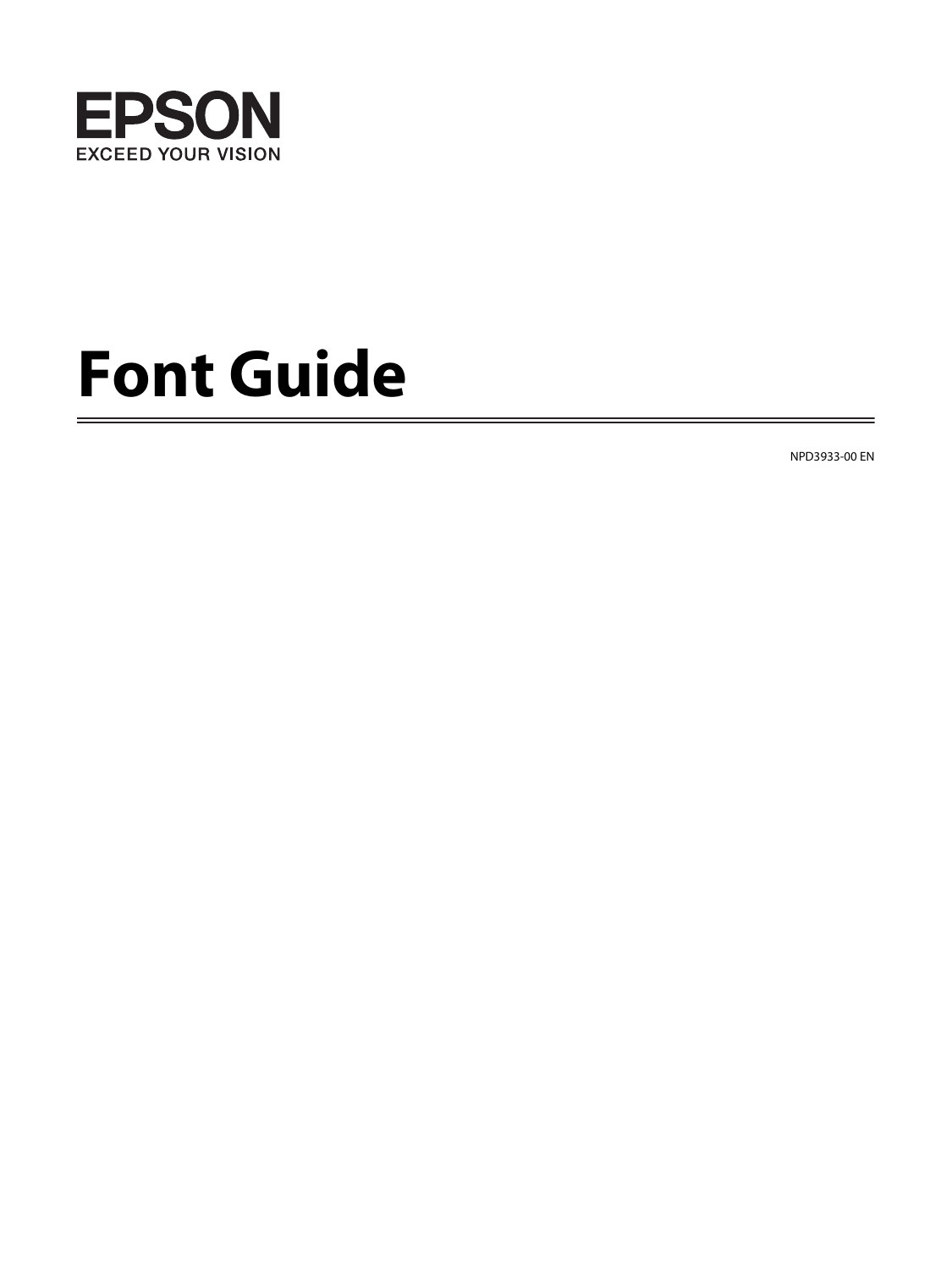## **Contents**

### Chapter 1 Working with Fonts

### Chapter 2 Symbol Sets

### **Index**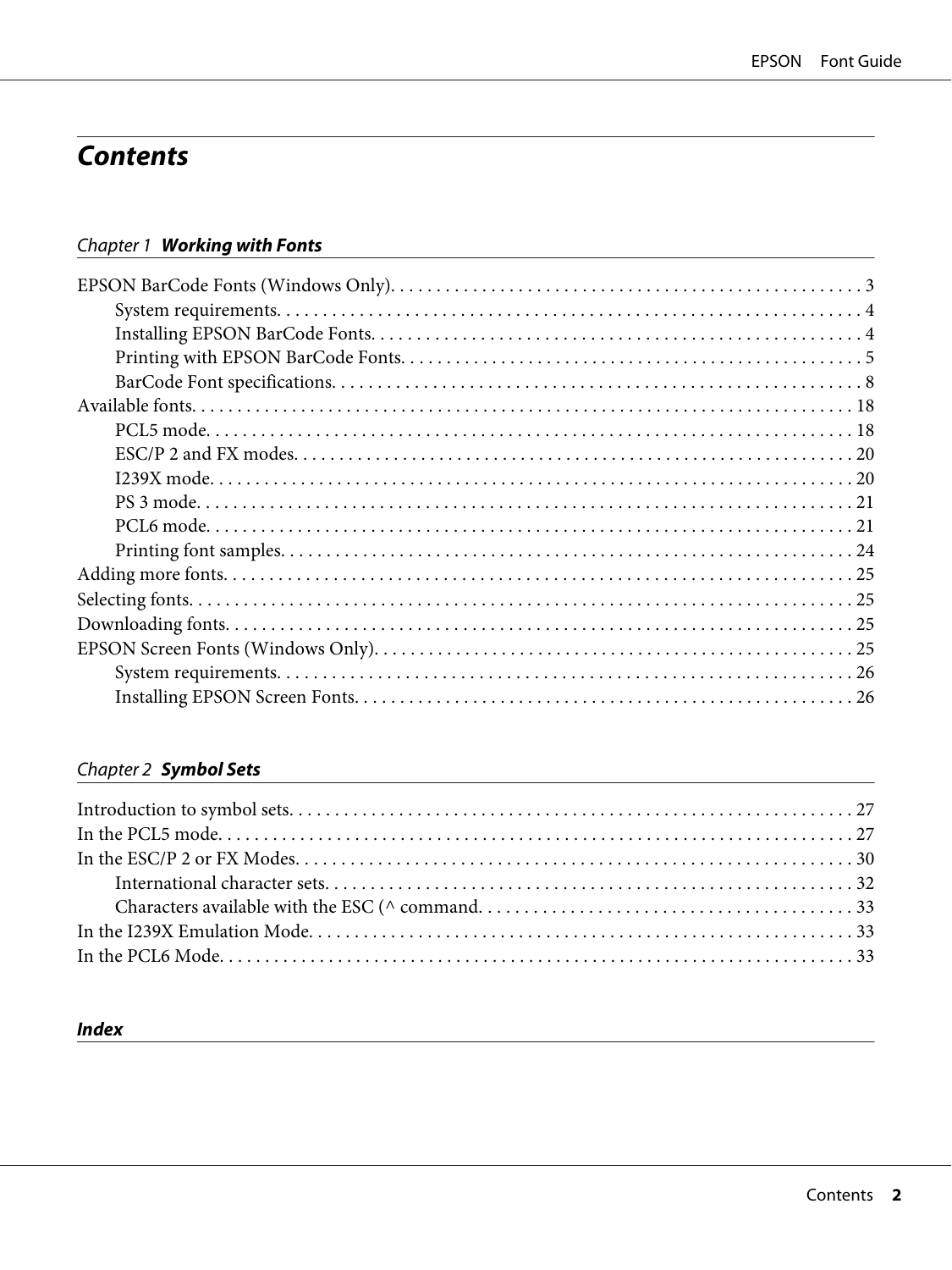### <span id="page-2-0"></span>Chapter 1

### **Working with Fonts**

### **EPSON BarCode Fonts (Windows Only)**

EPSON BarCode Fonts let you easily create and print many types of bar codes.

Normally, bar code creation is a laborious process requiring you to specify various command codes, such as Start bar, Stop bar and OCR-B, in addition to the bar code characters themselves. However, EPSON BarCode Fonts are designed to add such codes automatically, allowing you to easily print bar codes that conform to a variety of bar code standards.

| <b>Bar code Standard</b> | <b>EPSON BarCode</b>          | <b>OCR-B</b> | <b>Check Digit</b> | <b>Comments</b>                                 |
|--------------------------|-------------------------------|--------------|--------------------|-------------------------------------------------|
| EAN                      | <b>EPSON EAN-8</b>            | Yes          | Yes                | Creates EAN (abbreviated<br>version) bar codes. |
|                          | <b>EPSON EAN-13</b>           | Yes          | Yes                | Creates EAN (standard<br>version) bar codes.    |
| UPC-A                    | <b>EPSON UPC-A</b>            | Yes          | Yes                | Creates UPC-A bar codes.                        |
| UPC-E                    | <b>EPSON UPC-E</b>            | Yes          | Yes                | Creates UPC-E bar codes.                        |
| Code39                   | EPSON Code39                  | No.          | N <sub>o</sub>     | Printing of OCR-B and check                     |
|                          | <b>EPSON Code39 CD</b>        | <b>No</b>    | Yes                | digits can be specified with<br>the font name.  |
|                          | EPSON Code39 CD<br><b>Num</b> | Yes          | Yes                |                                                 |
|                          | <b>EPSON Code39 Num</b>       | Yes          | N <sub>o</sub>     |                                                 |
| Code128                  | EPSON Code128                 | <b>No</b>    | Yes                | Creates Code 128 bar codes.                     |
| Interleaved 2 of 5 (ITF) | <b>EPSON ITF</b>              | <b>No</b>    | No                 | Printing of OCR-B and check                     |
|                          | EPSON ITF CD                  | <b>No</b>    | Yes                | digits can be specified with<br>the font name.  |
|                          | <b>EPSON ITF CD Num</b>       | Yes          | Yes                |                                                 |
|                          | <b>EPSON ITF Num</b>          | Yes          | No                 |                                                 |

EPSON BarCode Fonts support the following types of bar codes.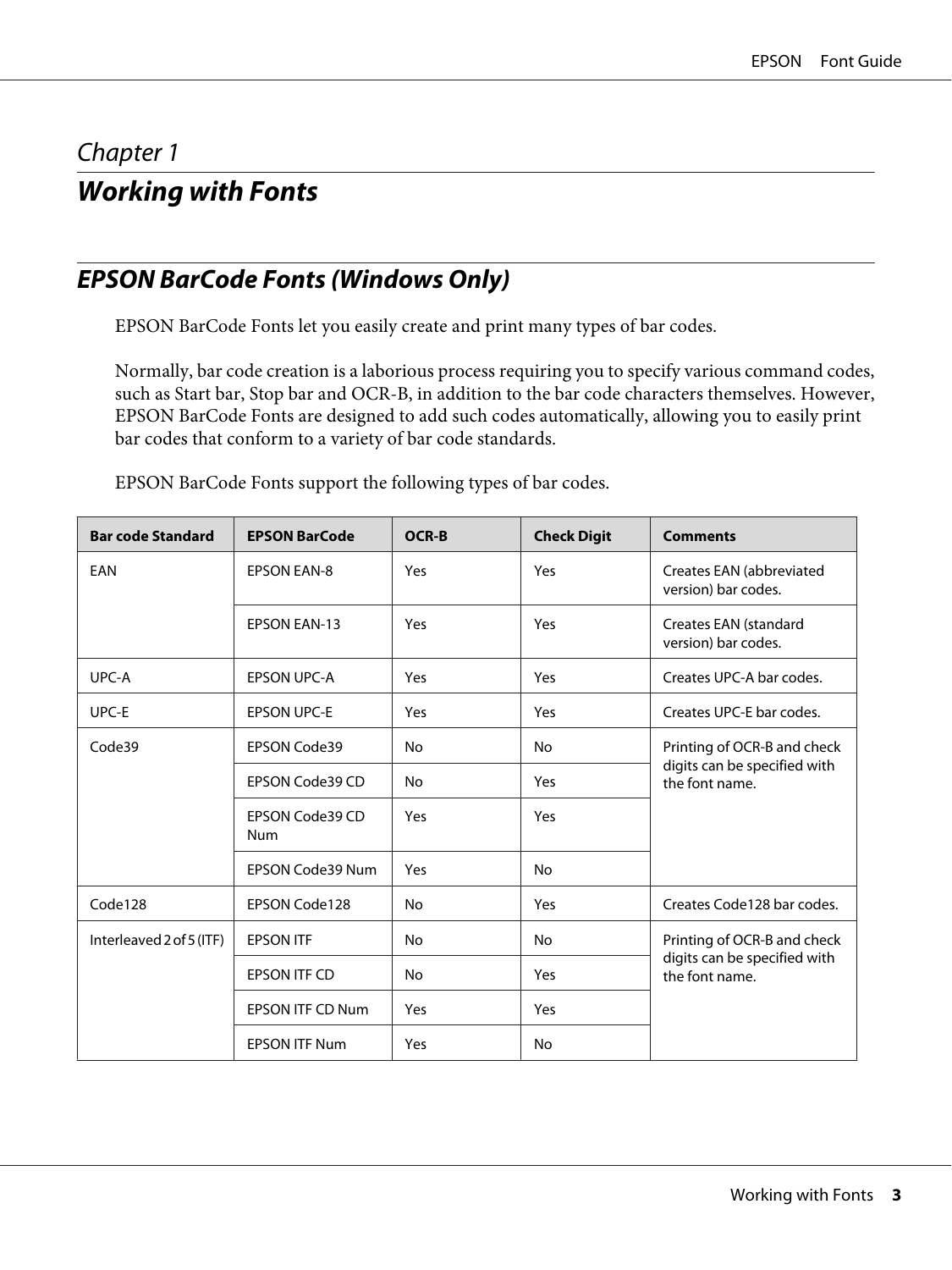<span id="page-3-0"></span>

| <b>Bar code Standard</b> | <b>EPSON BarCode</b>           | OCR-B | <b>Check Digit</b> | <b>Comments</b>                                |
|--------------------------|--------------------------------|-------|--------------------|------------------------------------------------|
| Codabar                  | <b>EPSON Codabar</b>           | No    | No                 | Printing of OCR-B and check                    |
|                          | <b>EPSON Codabar CD</b>        | No    | Yes                | digits can be specified with<br>the font name. |
|                          | <b>EPSON Codabar CD</b><br>Num | Yes   | Yes                |                                                |
|                          | <b>EPSON Codabar Num</b>       | Yes   | No                 |                                                |
| <b>EAN128</b>            | <b>EPSON EAN128</b>            | Yes   | Yes                | Creates EAN128 barcodes.                       |

### **System requirements**

To use EPSON BarCode Fonts, your computer system should meet the following requirements:

| Computer:                       | IBM PC series or IBM compatible with an i386SX or higher CPU   |
|---------------------------------|----------------------------------------------------------------|
| Operating system <sup>*</sup> : | Microsoft Windows Vista, XP, 2000, Server 2008, or Server 2003 |
| Hard disk:                      | 15 to 30 KB free space, depending on the font.                 |

\* EPSON BarCode Fonts can only be used with Epson printer drivers.

### **Installing EPSON BarCode Fonts**

Follow the steps below to install EPSON BarCode Fonts. The procedure described here is for installation in Windows XP; the procedure for other Windows operating systems is nearly the same.

- 1. Make sure that the printer is off and that Windows is running on your computer.
- 2. Insert the printer software CD-ROM in the CD-ROM drive.

#### *Note:*

*If the Epson Installation Program screen does not appear automatically, click*  $\bigoplus$  **Start***, then click* **Computer** *(for Windows Vista or Server 2008) or click the* **My Computer** *icon on the desktop (for Windows XP, 2000 or Server 2003). Right-click the* **CD-ROM** *icon, click* **OPEN** *in the menu that appears, then double-click* **EPSetup.exe***.*

3. If the language section window appears, select your language.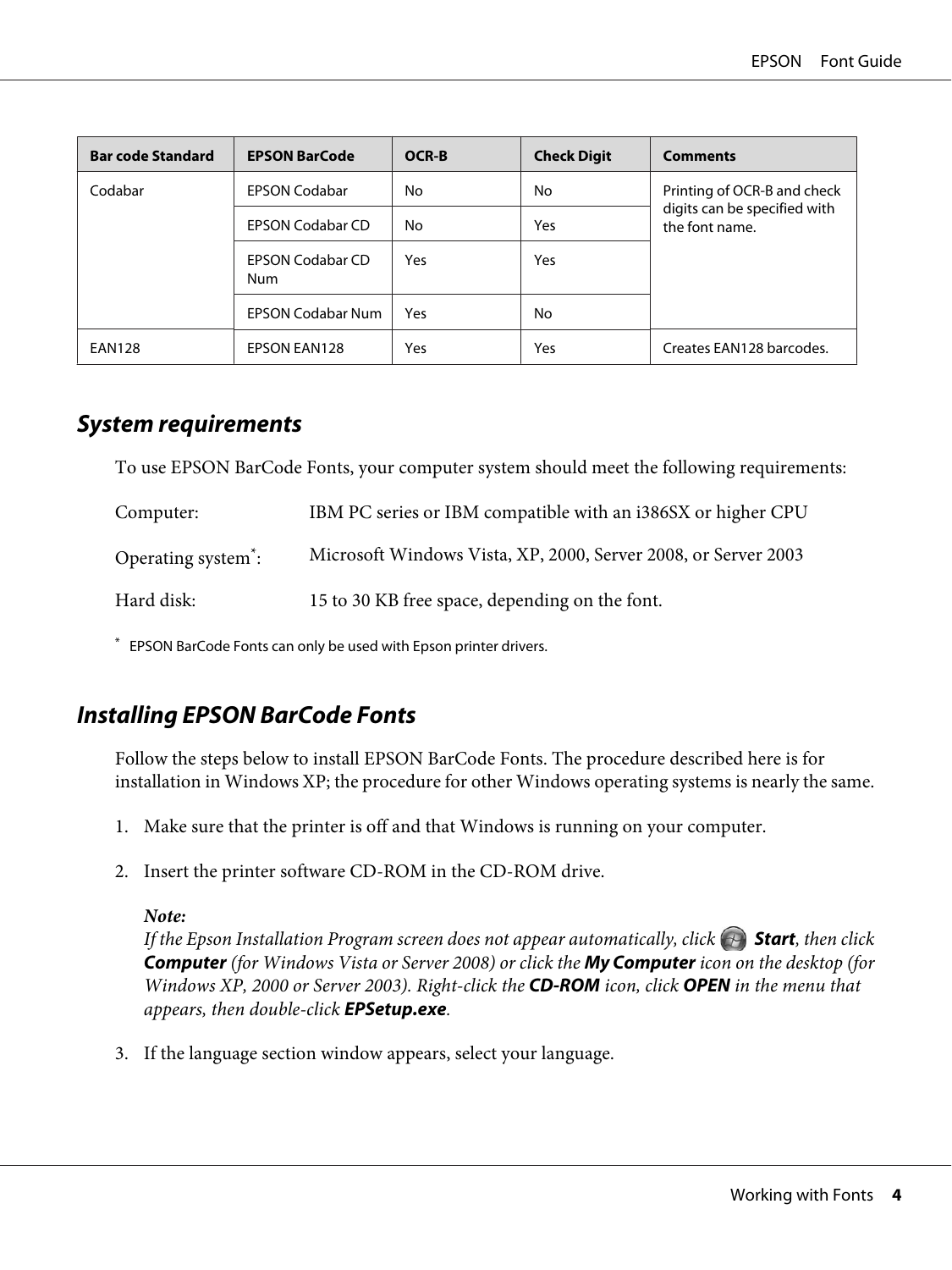- <span id="page-4-0"></span>4. If the option selection window appears, click **User Installation**.
- 5. When the Epson Installation Program screen appears, click **Custom Install**.
- 6. Click **EPSON BarCode Font**.
- 7. When the software license agreement screen appears, read the statement and then click **Accept**. Then follow the on-screen instructions.
- 8. When installation is complete, click **Exit**.

EPSON BarCode Fonts are now installed on your computer.

### **Printing with EPSON BarCode Fonts**

Follow the steps below to create and print bar codes using EPSON BarCode Fonts. The application featured in these instructions is Microsoft WordPad. The actual procedure may differ slightly when printing from other applications.

1. Open a document in your application and enter the characters you want to convert into a bar code.

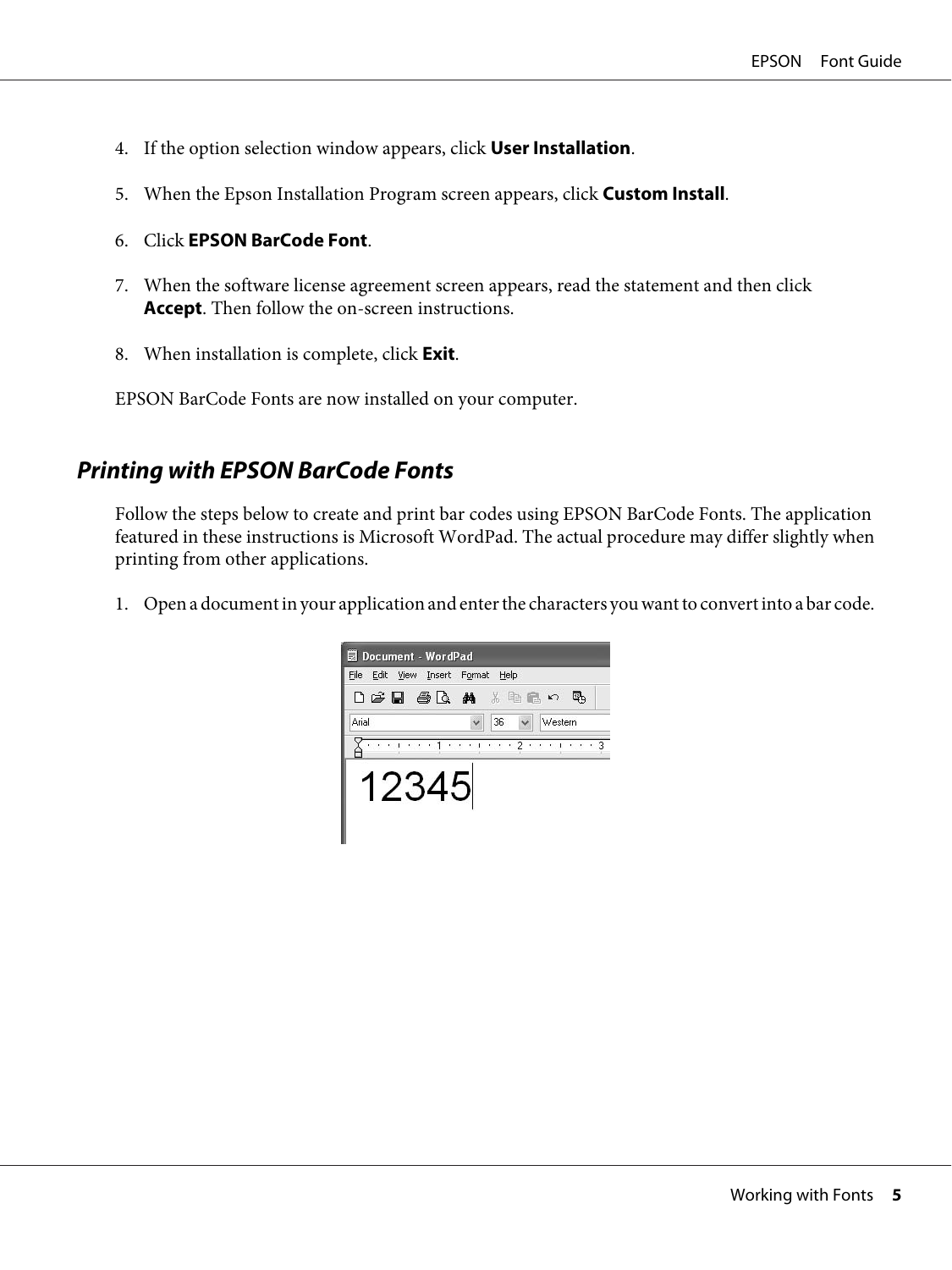2. Select the characters, then select **Font** from the Format menu.



3. Select the EPSON BarCode Font you want to use, set the font size, then click **OK**.

| Font:                                                                                                                                      | Font style:                                            | Size:                                       |        |
|--------------------------------------------------------------------------------------------------------------------------------------------|--------------------------------------------------------|---------------------------------------------|--------|
| EPSON Code39 CD Num                                                                                                                        | Regular                                                | 36                                          | 0K     |
| Tr EPSON Code128<br>Tr EPSON Code39<br>EPSON Code39 CD<br>EPSON Code39 CD N<br>The EPSON Code39 Num<br>The EPSON EAN-13<br>The FPSON EAN-8 | Regular<br><b>Italic</b><br>Bold<br><b>Bold Italic</b> | 22<br>×<br>24<br>26<br>28<br>36<br>48<br>72 | Cancel |
| Effects                                                                                                                                    | Sample                                                 |                                             |        |
| Strikeout                                                                                                                                  |                                                        | ⊠ ⊥⊠ !⊠                                     |        |
| Underline                                                                                                                                  |                                                        |                                             |        |
| Color:                                                                                                                                     |                                                        |                                             |        |
| Black<br>v                                                                                                                                 | Script:                                                |                                             |        |
|                                                                                                                                            | Western                                                |                                             |        |

#### *Note:*

*In Windows Vista, XP, 2000, Server 2008, or Server 2003, you cannot use font sizes larger than 96 points when printing bar codes.*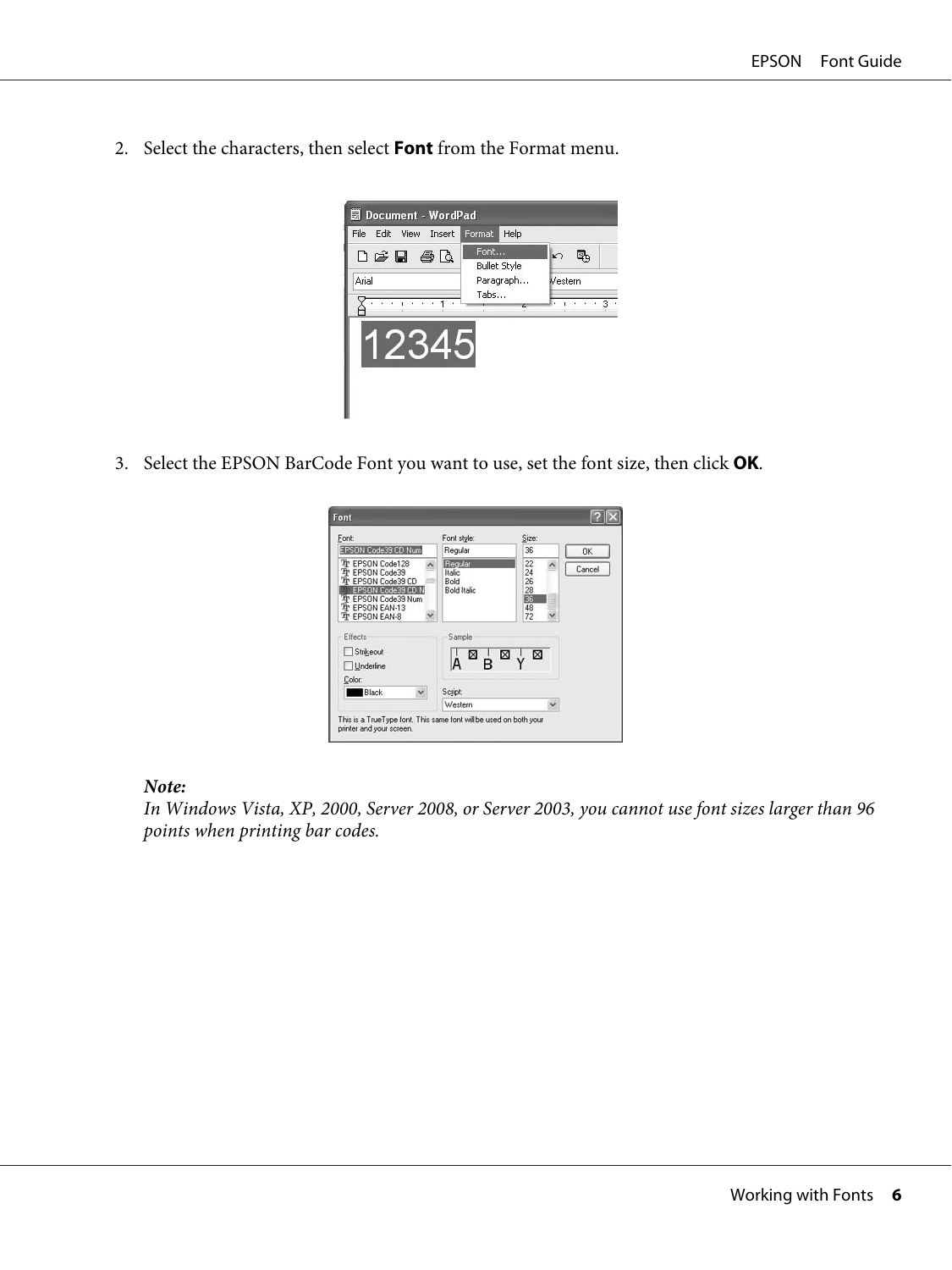4. The characters you selected appear as bar code characters similar to those shown below.



5. Select **Print** from the File menu, select your Epson printer, then click **Properties**. Make the following printer driver settings. Your printer is a Black-and-White printer. See the Black-and-White Printer Driver section in the table below.

|                                                                                                               | <b>Black-and-white</b><br><b>Printer Driver</b> | <b>Color Printer</b><br><b>Driver</b> | <b>Host Based</b><br><b>Black-and-white</b><br><b>Printer Driver</b> | <b>Host Based</b><br><b>Color Printer</b><br><b>Driver</b> |
|---------------------------------------------------------------------------------------------------------------|-------------------------------------------------|---------------------------------------|----------------------------------------------------------------------|------------------------------------------------------------|
| Color                                                                                                         | (not available)                                 | Black                                 | (not available)                                                      | Black                                                      |
| <b>Print Quality</b>                                                                                          | Text & Image <sup>*</sup>                       | Text & Image <sup>*</sup>             | Text & Image <sup>*</sup>                                            | Text & Image <sup>*</sup>                                  |
| <b>Toner Save</b>                                                                                             | Not selected                                    | Not selected                          | Not selected                                                         | Not selected                                               |
| Zoom Options                                                                                                  | Not selected                                    | Not selected                          | Not selected                                                         | Not selected                                               |
| Graphic mode (in the<br><b>Extended Settings dialog box</b><br>accessed through the<br>Optional Settings tab) | High Quality (Printer)                          | (not available)                       | (not available)                                                      | (not available)                                            |
| Printing Mode (in the<br>Extended Settings dialog box<br>accessed through the<br>Optional Settings tab)       | (not available)                                 | <b>High Quality</b><br>(Printer)      | (not available)                                                      | (not available)                                            |

\* These settings are available when the **Automatic** check box is selected on the Basic Settings tab. When the **Advanced** check box is selected, click the **More Settings** button and set the Resolution or Print Quality to **Fine**.

6. Click **OK** to print the bar code.

#### *Note:*

*If there is an error in the bar code character string, such as inappropriate data, the bar code will be printed as it appears on the screen, but it cannot be read by a bar code reader.*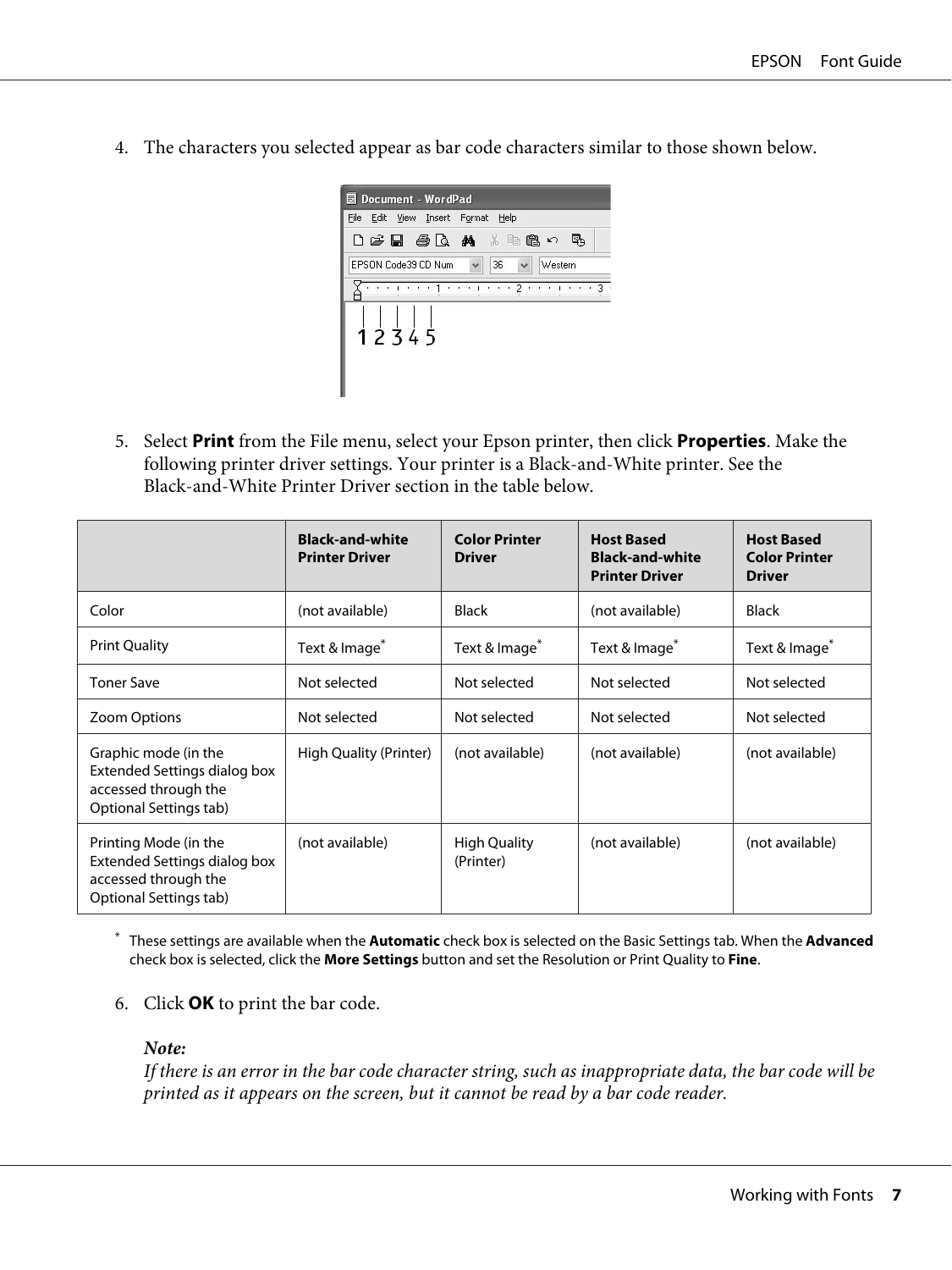#### <span id="page-7-0"></span>**Notes on inputting and formatting bar codes**

Please note the following when inputting and formatting bar code characters:

- ❏ Do not apply shading or special character formatting, such as bold, italic, or underline.
- ❏ Print bar codes in black and white only.
- ❏ When rotating characters, only specify rotation angles of 90˚, 180˚, and 270˚.
- ❏ Turn off all automatic character and word spacing settings in your application.
- ❏ Do not use features in your application that enlarge or reduce the size of characters in only the vertical or horizontal direction.
- ❏ Turn off your application's auto-correct features for spelling, grammar, spacing, etc.
- ❏ To more easily distinguish bar codes from other text in your document, set your application to show text symbols, such as paragraph marks, tabs, etc.
- ❏ Because special characters such as Start bar and Stop bar are added when an EPSON BarCode Font is selected, the resulting bar code may have more characters than were originally input.
- ❏ For best results, use only the font sizes recommended in "BarCode Font specifications" on page 8 for the EPSON BarCode Font you are using. Bar codes in other sizes may not be readable with all bar code readers.

#### *Note:*

*Depending on the print density, or on the quality or color of the paper, bar codes may not be readable with all bar code readers. Print a sample and make sure the bar code can be read before printing large quantities.*

### **BarCode Font specifications**

This section contains details on the character input specifications for each EPSON BarCode Font.

#### **EPSON EAN-8**

- ❏ EAN-8 is an eight-digit abbreviated version of the EAN bar code standard.
- ❏ Because the check digit is added automatically, only 7 characters can be input.

| Character type       | Numbers (0 to 9) |
|----------------------|------------------|
| Number of characters | 7 characters     |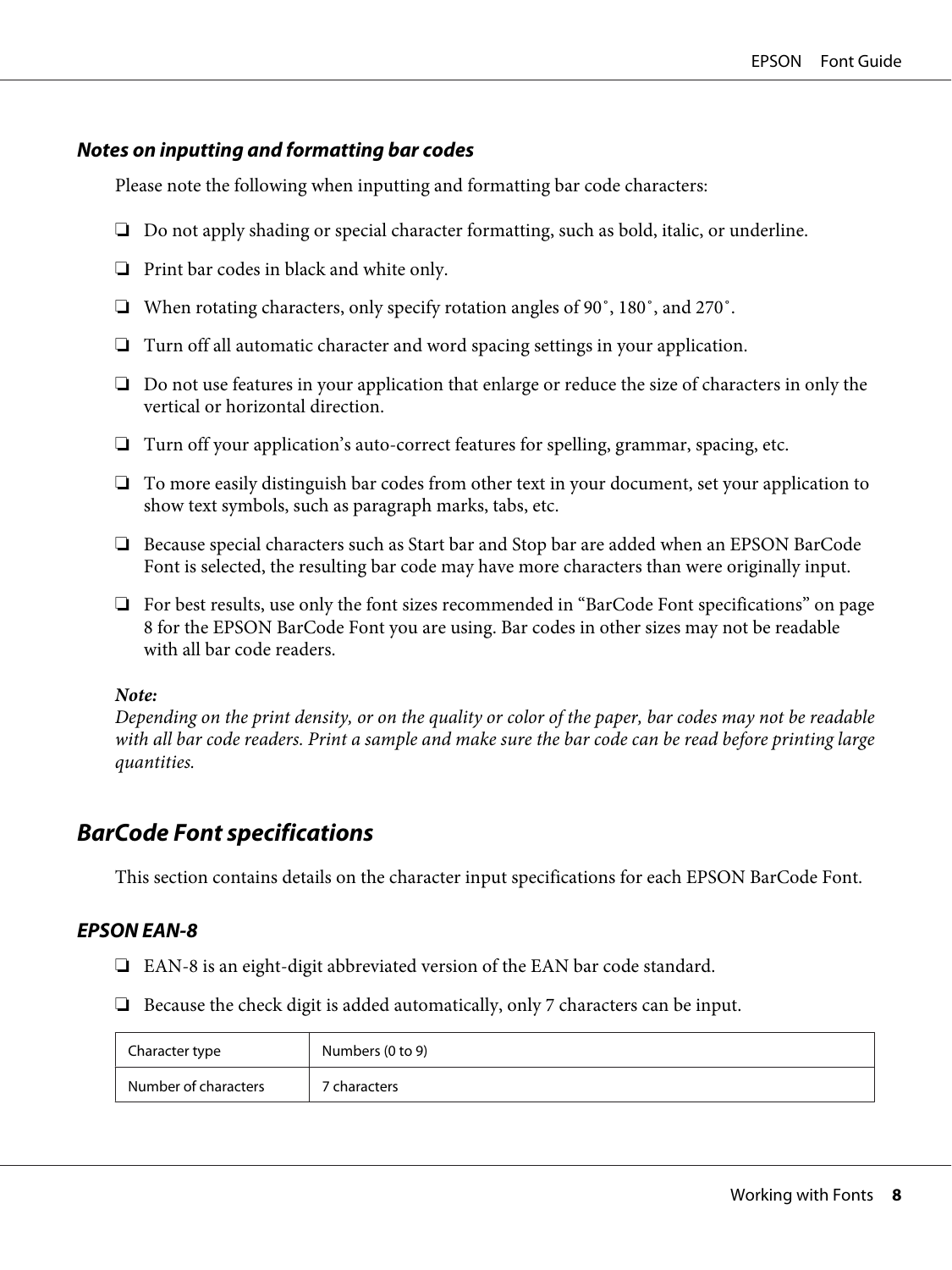| Font size | $^{\rm \prime}$ 52 pt to 130 pt (up to 96 pt in Windows Vista/XP/2000/Server 2008/Server 2003). |
|-----------|-------------------------------------------------------------------------------------------------|
|           | Recommended sizes are 52 pt, 65 pt (standard), 97.5 pt, and 130 pt.                             |

The following codes are inserted automatically and need not be input by hand:

- ❏ Left/Right margin
- ❏ Left/Right guard bar
- ❏ Center bar
- ❏ Check digit
- ❏ OCR-B

#### **Print sample**



#### **EPSON EAN-13**

- ❏ EAN-13 is the standard 13-digit EAN bar code.
- ❏ Because the check digit is added automatically, only 12 characters can be input.

| Character type       | Numbers (0 to 9)                                                                                                                                        |
|----------------------|---------------------------------------------------------------------------------------------------------------------------------------------------------|
| Number of characters | 12 characters                                                                                                                                           |
| Font size            | 60 pt to 150 pt (up to 96 pt in Windows Vista/XP/2000/Server 2008/Server 2003).<br>Recommended sizes are 60 pt, 75 pt (standard), 112.5 pt, and 150 pt. |

The following codes are inserted automatically and need not be input by hand:

- ❏ Left/Right margin
- ❏ Left/Right guard bar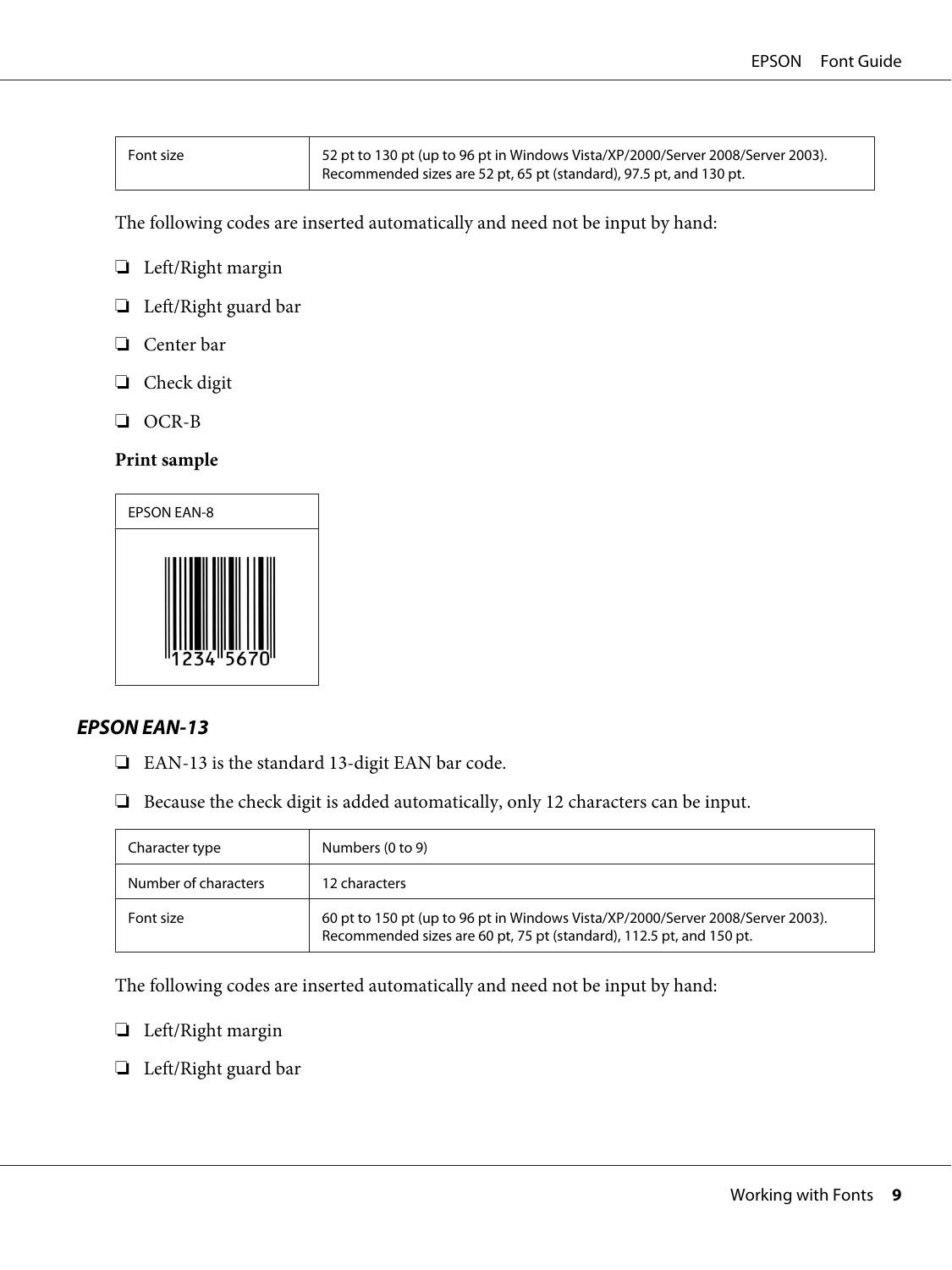- ❏ Center bar
- ❏ Check digit
- ❏ OCR-B

#### **Print sample**



#### **EPSON UPC-A**

- ❏ UPC-A is the standard bar code specified by the American Universal Product Code (UPC Symbol Specification Manual).
- ❏ Only regular UPC codes are supported. Supplementary codes are not supported.

| Character type       | Numbers (0 to 9)                                                                                                                                       |
|----------------------|--------------------------------------------------------------------------------------------------------------------------------------------------------|
| Number of characters | 11 characters                                                                                                                                          |
| Font size            | 60 pt to 150 pt (up to 96 pt in Windows Vista/XP/2000/Server 2008/Server 2003).<br>Recommended sizes are 60 pt, 75 pt (standard), 112.5 pt and 150 pt. |

The following codes are inserted automatically and need not be input by hand:

- ❏ Left/Right margin
- ❏ Left/Right guard bar
- ❏ Center bar
- ❏ Check digit
- ❏ OCR-B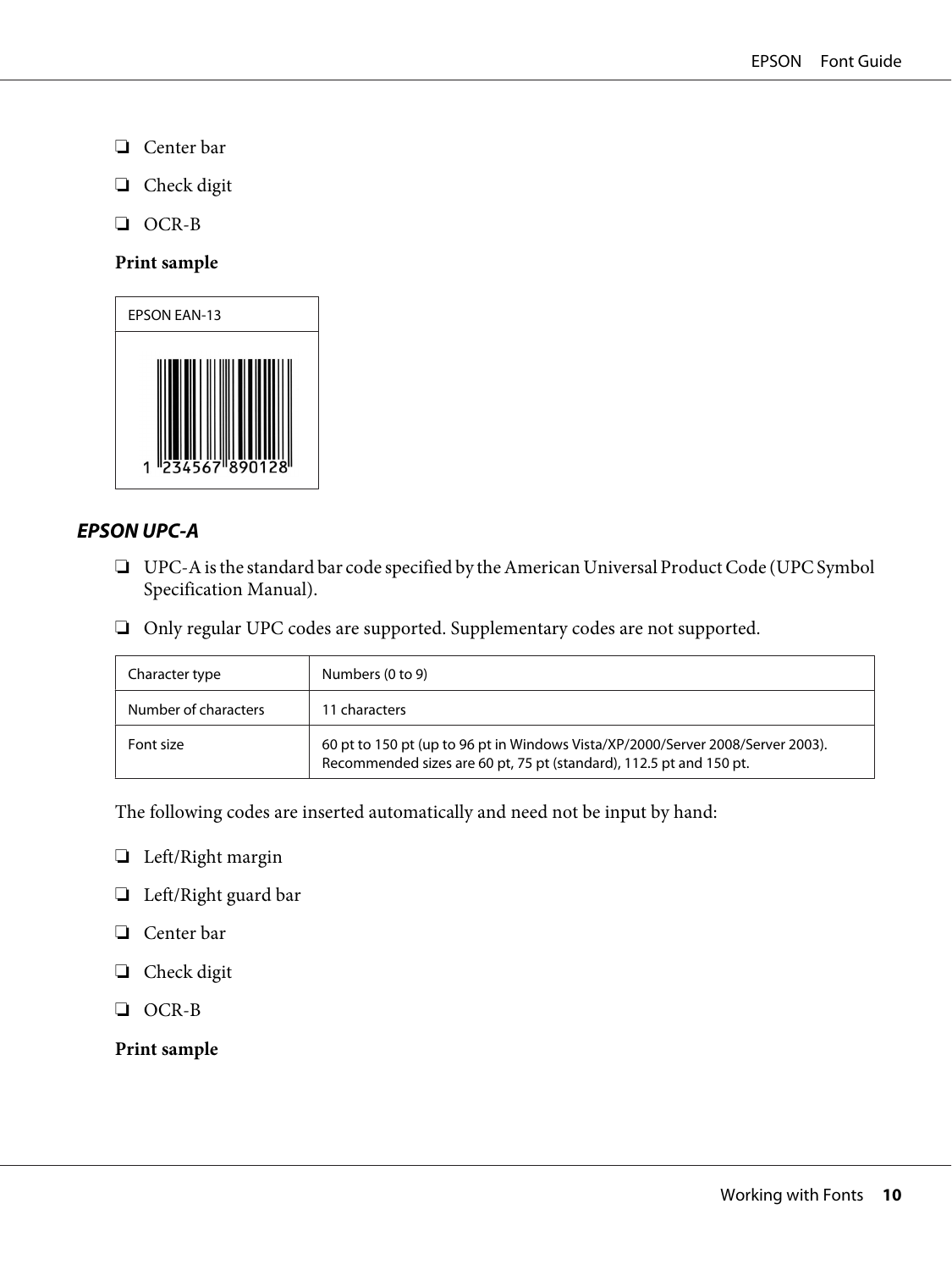

#### **EPSON UPC-E**

❏ UPC-E is the UPC-A zero-suppression (deletes extra zeros) bar code specified by the American Universal Product Code (UPC Symbol Specification Manual).

| Character type       | Numbers (0 to 9)                                                                                                                                        |
|----------------------|---------------------------------------------------------------------------------------------------------------------------------------------------------|
| Number of characters | 6 characters                                                                                                                                            |
| Font size            | 60 pt to 150 pt (up to 96 pt in Windows Vista/XP/2000/Server 2008/Server 2003).<br>Recommended sizes are 60 pt, 75 pt (standard), 112.5 pt, and 150 pt. |

The following codes are inserted automatically and need not be input by hand:

- ❏ Left/Right margin
- ❏ Left/Right guard bar
- ❏ Check digit
- ❏ OCR-B
- ❏ The numeral "0"

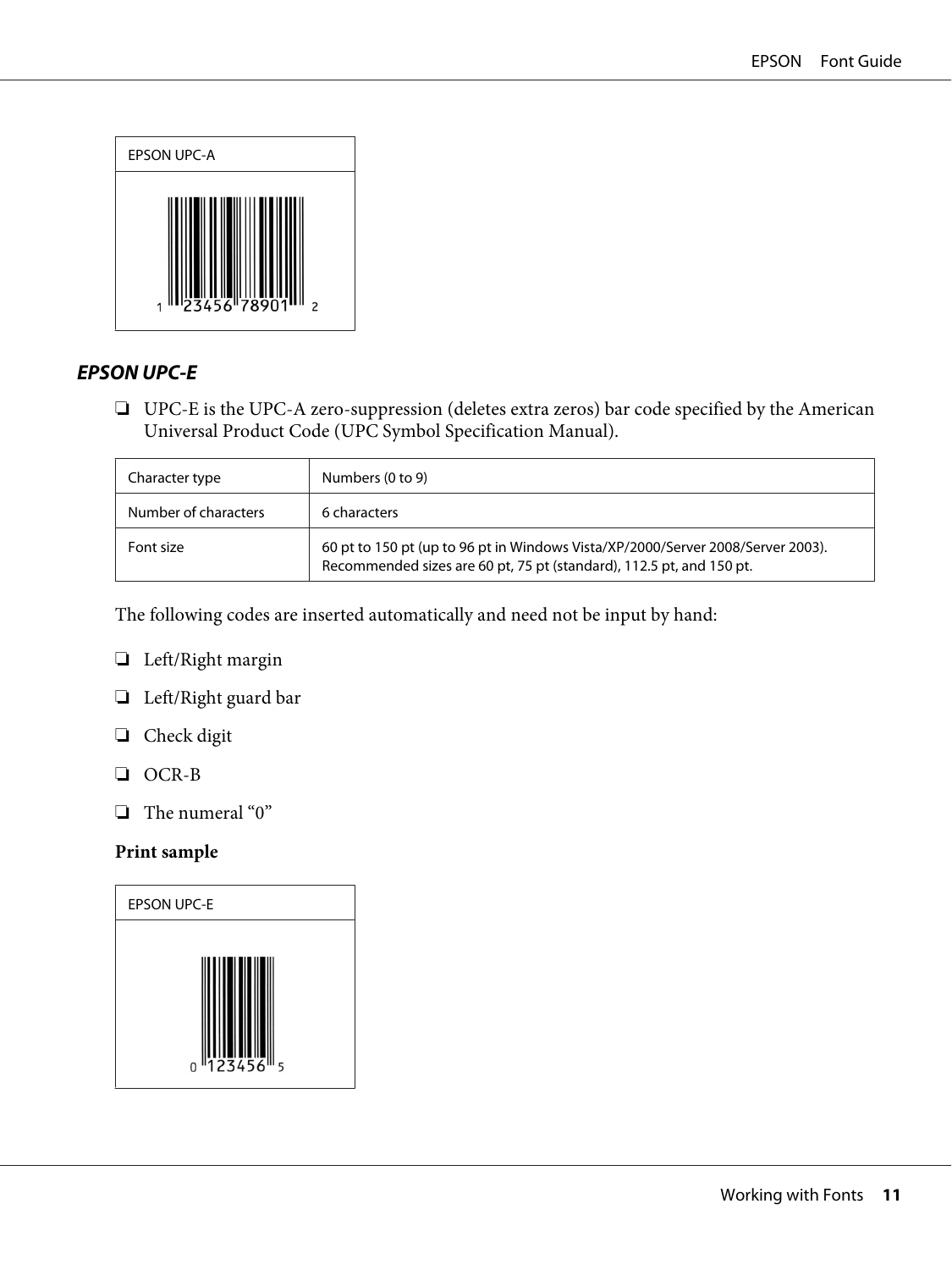#### **EPSON Code39**

- ❏ Four Code39 fonts are available, allowing you to enable and disable the automatic insertion of check digits and OCR-B.
- ❏ The height of the bar code is automatically adjusted to 15% or more of its total length, in conformance to the Code39 standard. For this reason, it is important to keep at least one space between the bar code and the surrounding text to prevent overlapping.
- ❏ Spaces in Code39 bar codes should be input as "\_" underbars.
- ❏ When printing two or more bar codes on one line, separate the bar codes with a tab, or select a font other than a BarCode Font and input the space. If a space is input while a Code39 font is selected, the bar code will not be correct.

| Character type       | Alphanumeric characters (A to Z, 0 to 9) Symbols (- . space $\frac{1}{2}$ / + %)                                                                                |
|----------------------|-----------------------------------------------------------------------------------------------------------------------------------------------------------------|
| Number of characters | No limit                                                                                                                                                        |
| Font size            | When OCR-B is not used: 26 pt or more (up to 96 pt in Windows Vista/XP/2000/Server<br>2008/Server 2003). Recommended sizes are 26 pt, 52 pt, 78 pt, and 104 pt. |
|                      | When OCR-B is used: 36 pt or more (up to 96 pt in Windows Vista/XP/2000/Server 2008/<br>Server 2003). Recommended sizes are 36 pt, 72 pt, 108 pt, and 144 pt.   |

The following codes are inserted automatically and need not be input by hand:

#### ❏ Left/Right quiet zone

- ❏ Check digit
- ❏ Start/Stop character

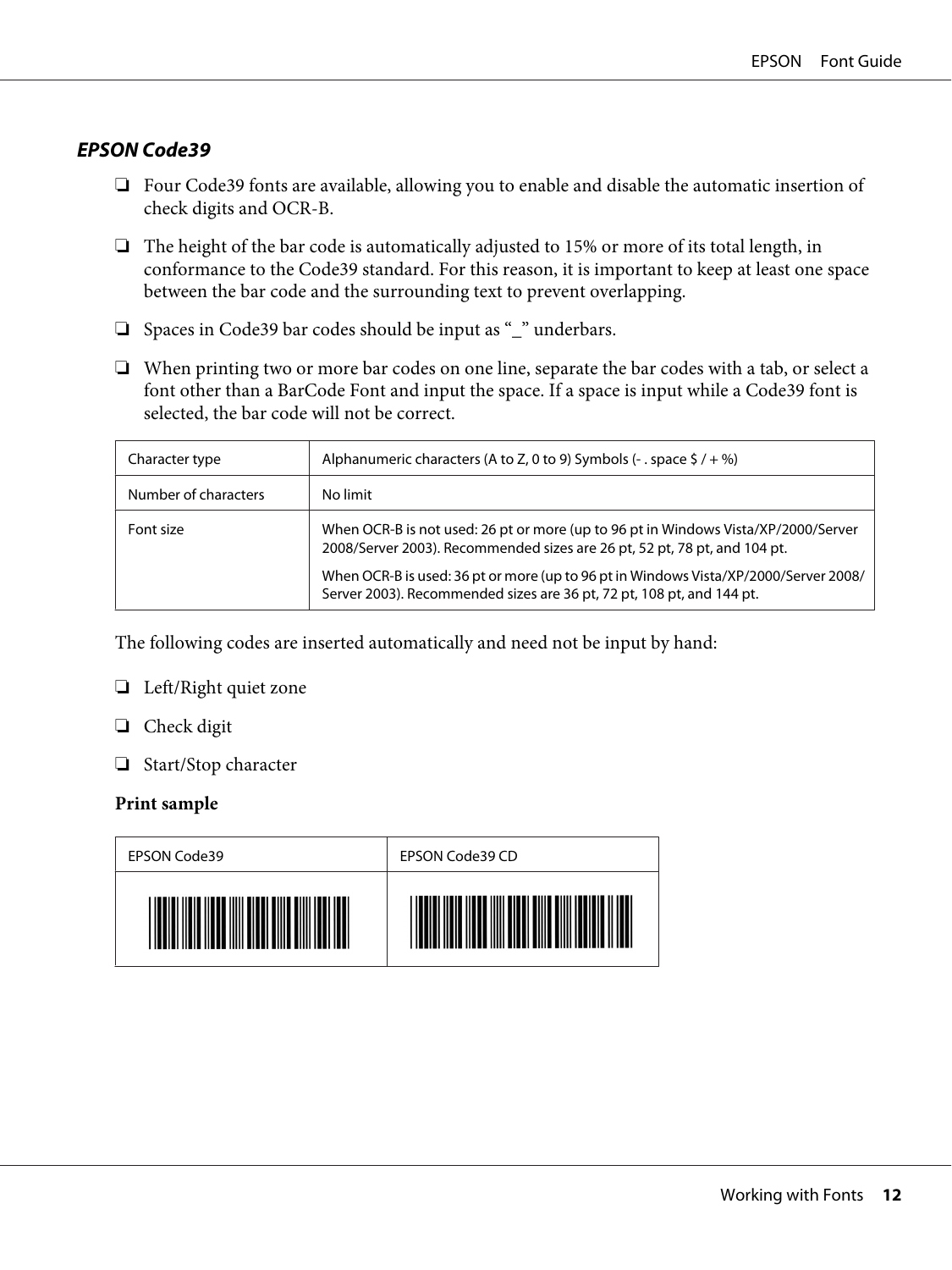

#### **EPSON Code128**

- ❏ Code128 fonts support code sets A, B, and C. When the code set of a line of characters is changed in the middle of the line, a conversion code is automatically inserted.
- $\Box$  The height of the bar code is automatically adjusted to 15% or more of its total length, in conformance to the Code128 standard. For this reason, it is important to keep at least one space between the bar code and the surrounding text to prevent overlapping.
- ❏ Some applications automatically delete the spaces at the end of lines or change multiple spaces into tabs. Bar codes containing spaces may not be correctly printed from applications that automatically delete spaces from the ends of lines or change multiple spaces into tabs.
- ❏ When printing two or more bar codes on one line, separate the bar codes with a tab, or select a font other than a BarCode Font and input the space. If a space is input while Code128 is selected, the bar code will not be correct.

| Character type       | All ASCII characters (95 in total)                                                                                                        |
|----------------------|-------------------------------------------------------------------------------------------------------------------------------------------|
| Number of characters | No limit                                                                                                                                  |
| Font size            | 26 pt to 104 pt (up to 96 pt in Windows Vista/XP/2000/Server 2008/Server 2003).<br>Recommended sizes are 26 pt, 52 pt, 78 pt, and 104 pt. |

The following codes are inserted automatically and need not be input by hand:

- ❏ Left/Right quiet zone
- ❏ Start/Stop character
- ❏ Check digit
- ❏ Change code set character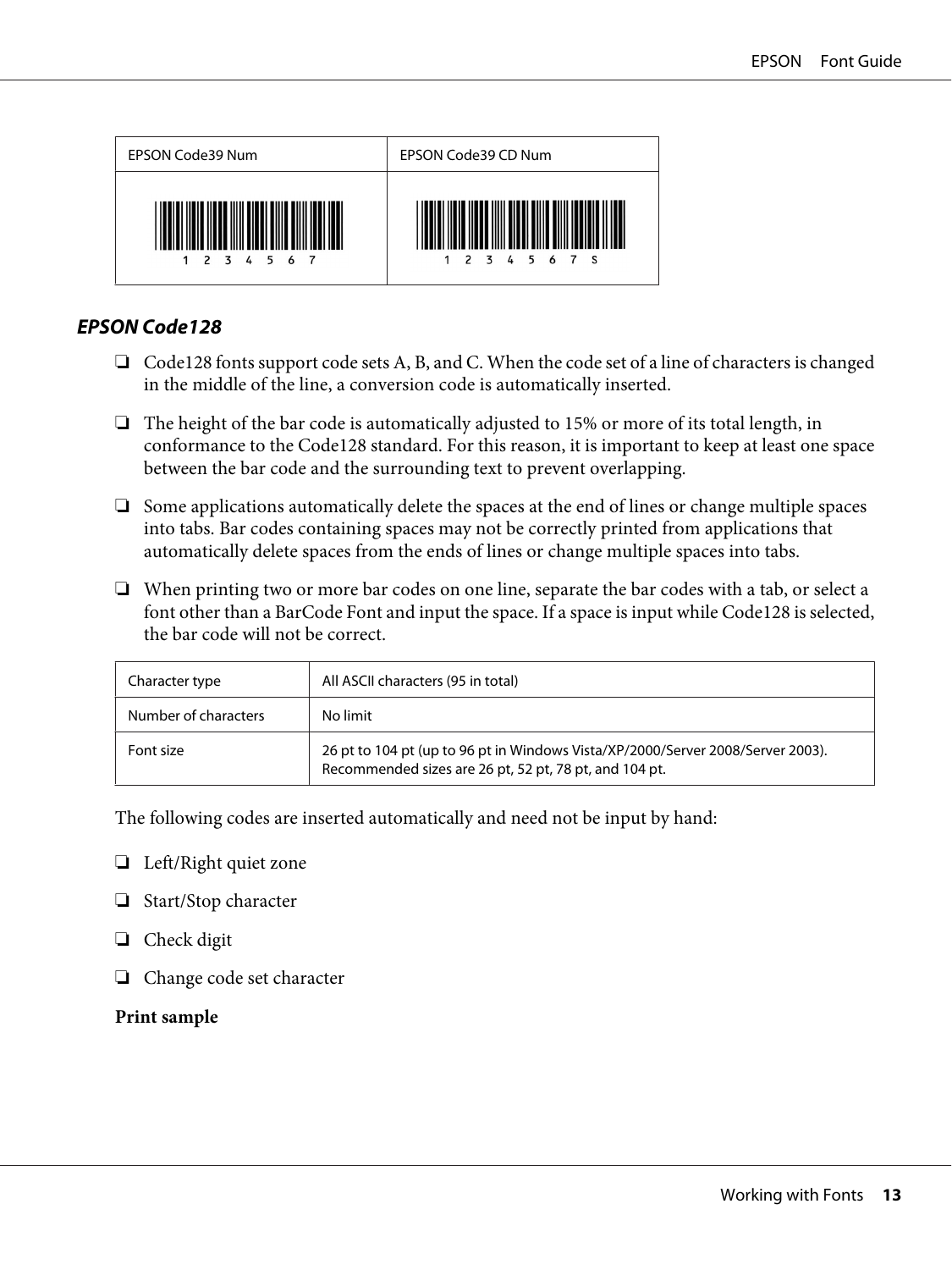

#### **EPSON ITF**

- ❏ The EPSON ITF fonts conform to the USS Interleaved 2-of-5 standard (American).
- ❏ Four EPSON ITF fonts are available, allowing you to enable and disable the automatic insertion of check digits and OCR-B.
- $\Box$  The height of the bar code is automatically adjusted to 15% or more of its total length, in conformance to the Interleaved 2-of-5 standard. For this reason, it is important to keep at least one space between the bar code and the surrounding text to prevent overlapping.
- ❏ Interleaved 2 of 5 treats every two characters as one set. When there are an odd number of characters, EPSON ITF fonts automatically add a zero to the beginning of the character string.

| Character type       | Numbers (0 to 9)                                                                                                                                                |
|----------------------|-----------------------------------------------------------------------------------------------------------------------------------------------------------------|
| Number of characters | No limit                                                                                                                                                        |
| Font size            | When OCR-B is not used: 26 pt or more (up to 96 pt in Windows Vista/XP/2000/Server<br>2008/Server 2003). Recommended sizes are 26 pt, 52 pt, 78 pt, and 104 pt. |
|                      | When OCR-B is used: 36 pt or more (up to 96 pt in Windows Vista/XP/2000/Server 2008/<br>Server 2003). Recommended sizes are 36 pt, 72 pt, 108 pt, and 144 pt.   |

The following codes are inserted automatically and need not be input by hand:

- ❏ Left/Right quiet zone
- ❏ Start/Stop character
- ❏ Check digit
- ❏ The numeral "0" (added to the beginning of character strings as needed)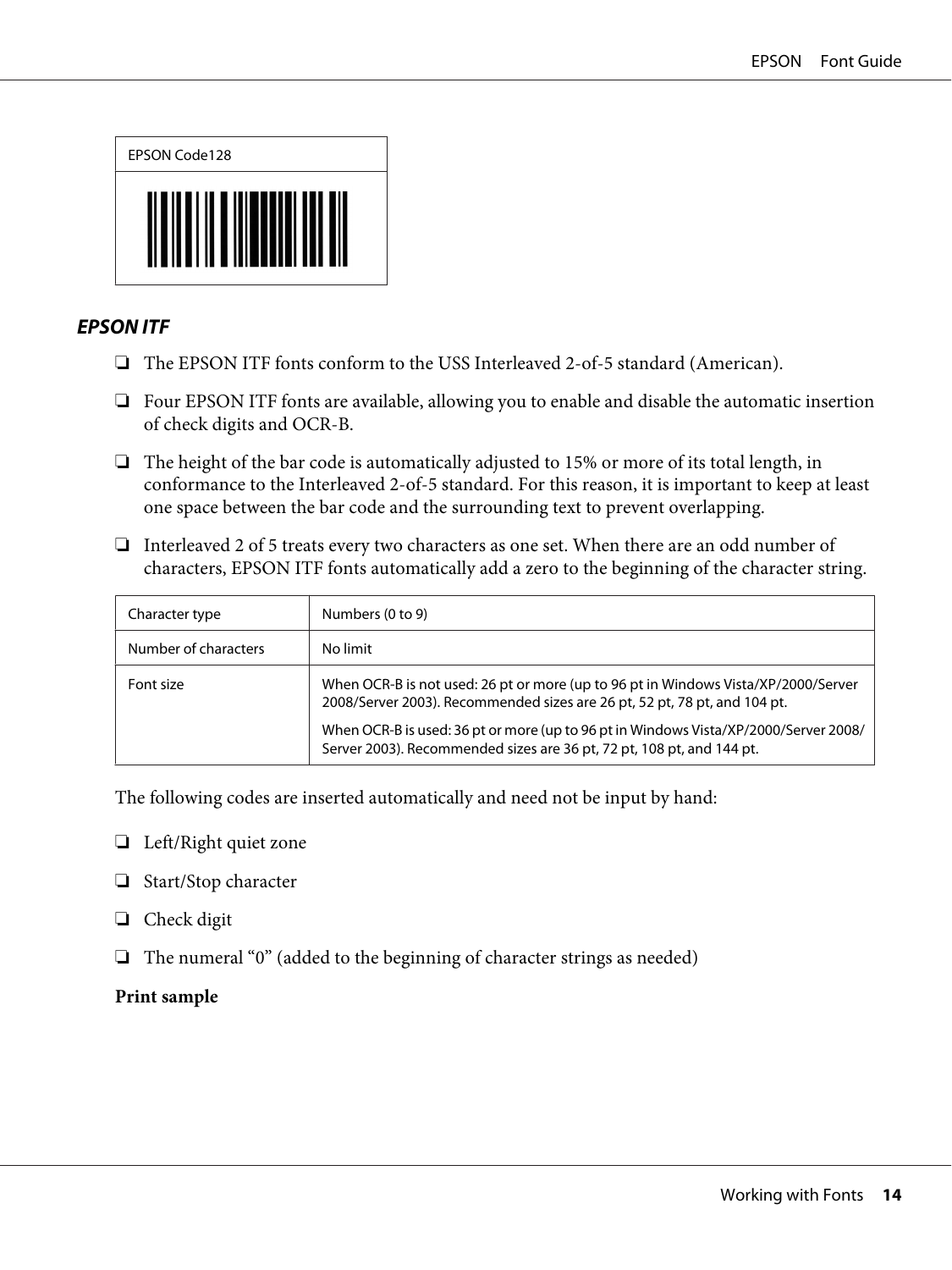

#### **EPSON Codabar**

- ❏ Four Codabar fonts are available, allowing you to enable and disable the automatic insertion of check digits and OCR-B.
- ❏ The height of the bar code is automatically adjusted to 15% or more of its total length, in conformance to the Codabar standard. For this reason, it is important to keep at least one space between the bar code and the surrounding text to prevent overlapping.
- ❏ When either a Start or a Stop character is input, Codabar fonts automatically insert the complementary character.
- ❏ If neither a Start nor a Stop character is input, these characters are automatically input as the letter *"A".*

| Character type       | Numbers (0 to 9)                                                                                                                                                |  |
|----------------------|-----------------------------------------------------------------------------------------------------------------------------------------------------------------|--|
|                      | Symbols $(-\xi$ : $/$ . $+)$                                                                                                                                    |  |
| Number of characters | No limit                                                                                                                                                        |  |
| Font size            | When OCR-B is not used: 26 pt or more (up to 96 pt in Windows Vista/XP/2000/Server<br>2008/Server 2003). Recommended sizes are 26 pt, 52 pt, 78 pt, and 104 pt. |  |
|                      | When OCR-B is used: 36 pt or more (up to 96 pt in Windows Vista/XP/2000/Server 2008/<br>Server 2003). Recommended sizes are 36 pt, 72 pt, 108 pt, and 144 pt.   |  |

The following codes are inserted automatically and need not be input by hand: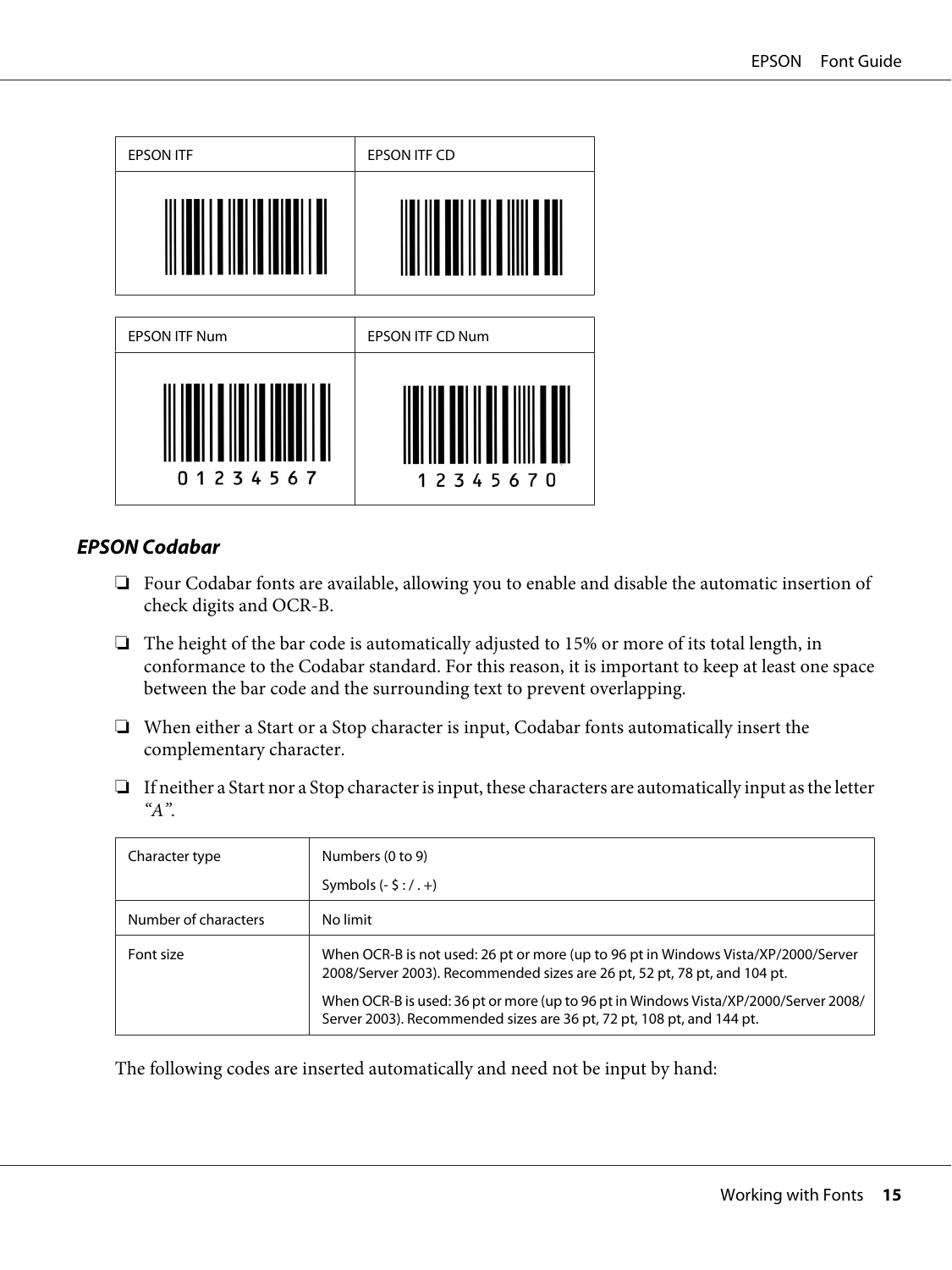- ❏ Left/Right quiet zone
- ❏ Start/Stop character (when not input)
- ❏ Check digit

#### **Print sample**



#### **EPSON EAN128**

- ❏ EAN128 fonts support code sets A, B, and C. When the code set of a line of characters is changed in the middle of the line, a conversion code is automatically inserted.
- ❏ The following 4 kinds of the properties are supported as the Application Identifier (AI).
	- 01: Global traded item number 10: Batch / Lot number 17: Expiry date 30: Quantity
- ❏ The height of the bar code is automatically adjusted to 15% or more of its total length, in conformance to the Code128 standard. For this reason, it is important to keep at least one space between the bar code and the surrounding text to prevent overlapping.
- ❏ Some applications automatically delete the spaces at the end of lines or change multiple spaces into tabs. Bar codes containing spaces may not be correctly printed from applications that automatically delete spaces from the ends of lines or change multiple spaces into tabs.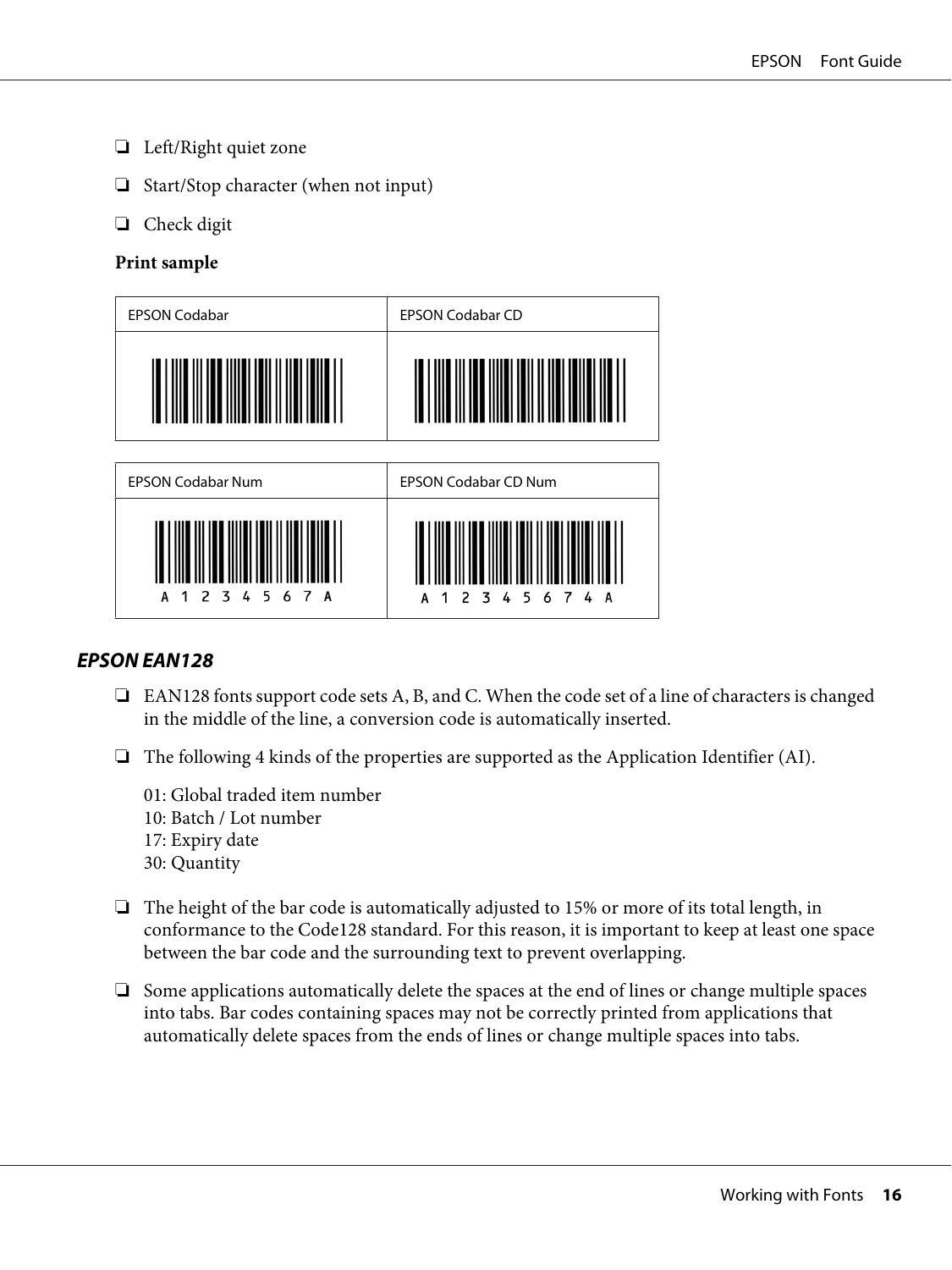❏ When printing two or more bar codes on one line, separate the bar codes with a tab, or select a font other than a BarCode Font and input the space. If a space is input while EAN128 is selected, the bar code will not be correct.

| Character type       | Alphanumeric characters (A to Z, 0 to 9)                                   |
|----------------------|----------------------------------------------------------------------------|
|                      | Parenthesis are only for identification of the Application Identifier (AI) |
|                      | Only the capital letters are supported by the small letter key input.      |
| Number of characters | It changes with the Application Identifier (AI).                           |
|                      | 01:4 characters "(01)" and 13 numbers                                      |
|                      | 17: 4 characters "(17)" and 6 numbers                                      |
|                      | 10: 4 characters "(10)" and maximum of 20 alphanumeric characters          |
|                      | 30: 4 characters "(30)" and maximum of 8 numbers                           |
| Font size            | 36 pt or more                                                              |
|                      | Recommended sizes are 36 pt, 72 pt                                         |

The following codes are inserted automatically and need not be input by hand:

- ❏ Left/Right quiet zone
- ❏ Start/Stop character
- ❏ FNC1 character

It inserts for discernment from Code128 and for a pause of the variable length application identifier.

- ❏ Check digit
- ❏ Change code set character

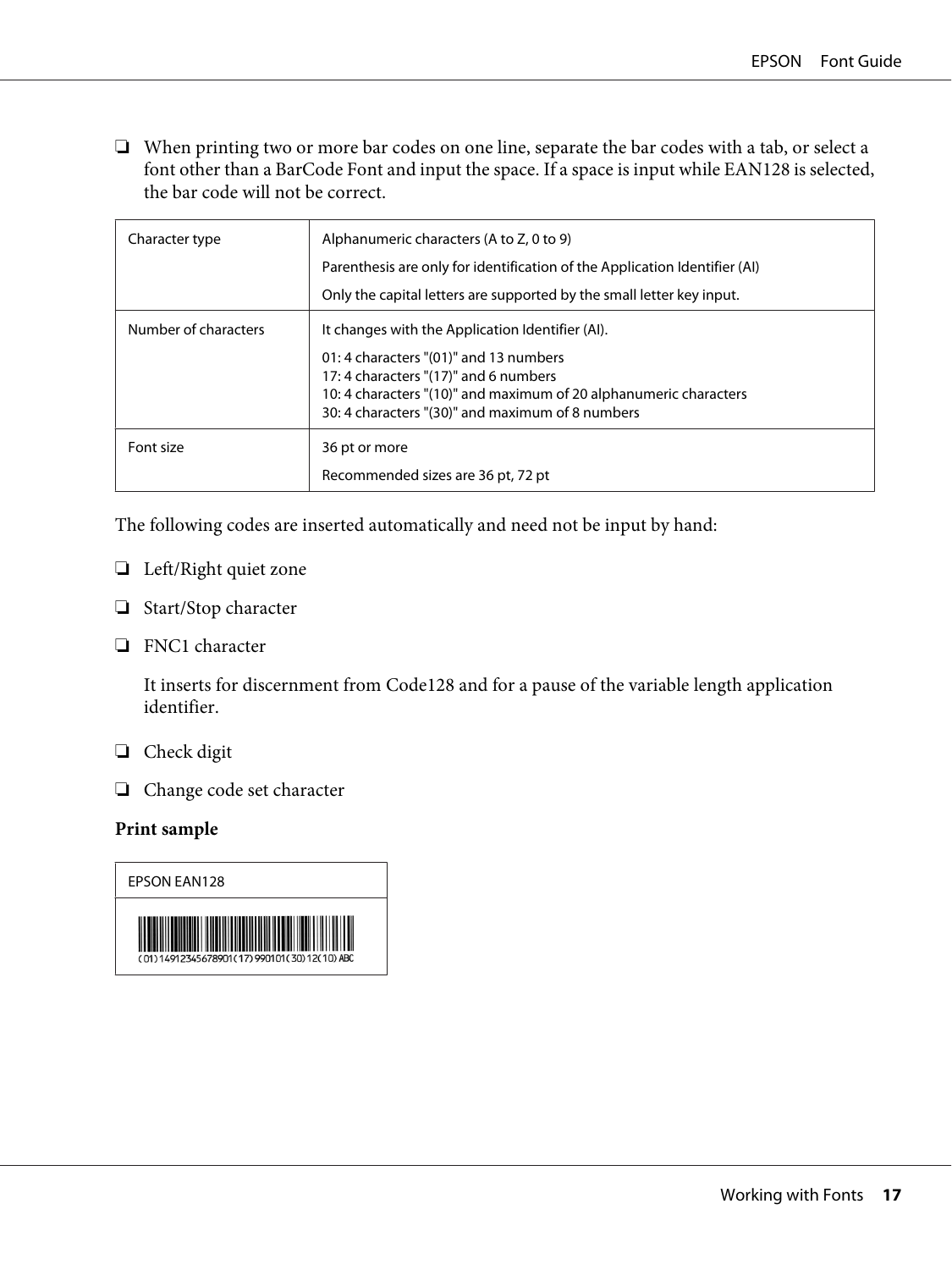### <span id="page-17-0"></span>**Available fonts**

The following table lists the fonts that are installed in your printer. The names of all the fonts appear in your application software's font list if you are using the driver provided with the printer. If you are using a different driver, all of these fonts may not be available.

The fonts provided with the printer are shown below, according to the emulation mode.

### **PCL5 mode**

| <b>Font Name</b>           | <b>Family</b>                                      | <b>HP Equivalent</b>       |
|----------------------------|----------------------------------------------------|----------------------------|
| Courier                    | Medium, Bold, Italic, Bold Italic                  | Courier                    |
| <b>ITC Zapf Dingbats</b>   | $\blacksquare$                                     | <b>ITC Zapf Dingbats</b>   |
| <b>CG Times</b>            | Medium, Bold, Italic, Bold Italic                  | <b>CG Times</b>            |
| CG Omega                   | Medium, Bold, Italic, Bold Italic                  | CG Omega                   |
| Coronet                    | $\overline{a}$                                     | Coronet                    |
| <b>Clarendon Condensed</b> | $\overline{\phantom{a}}$                           | <b>Clarendon Condensed</b> |
| <b>Univers</b>             | Medium, Bold, Medium Italic, Bold<br><b>Italic</b> | <b>Univers</b>             |
| <b>Univers Condensed</b>   | Medium, Bold, Medium Italic, Bold<br>Italic        | <b>Univers Condensed</b>   |
| Antique Olive              | Medium, Bold, Italic                               | Antique Olive              |
| Garamond                   | Antiqua, Halbfett, Kursiv, Kursiv<br>Halbfett      | Garamond                   |
| Marigold                   | $\qquad \qquad \blacksquare$                       | Marigold                   |
| Albertus                   | Medium, Extra Bold                                 | Albertus                   |
| Ryadh                      | Medium, Bold                                       | Ryadh                      |
| Malka                      | Medium, Bold, Italic                               | Miryam                     |
| Dorit                      | Medium, Bold                                       | David                      |
| Naamit                     | Medium, Bold                                       | <b>Narkis</b>              |
| Arial                      | Medium, Bold, Italic, Bold Italic                  | Arial                      |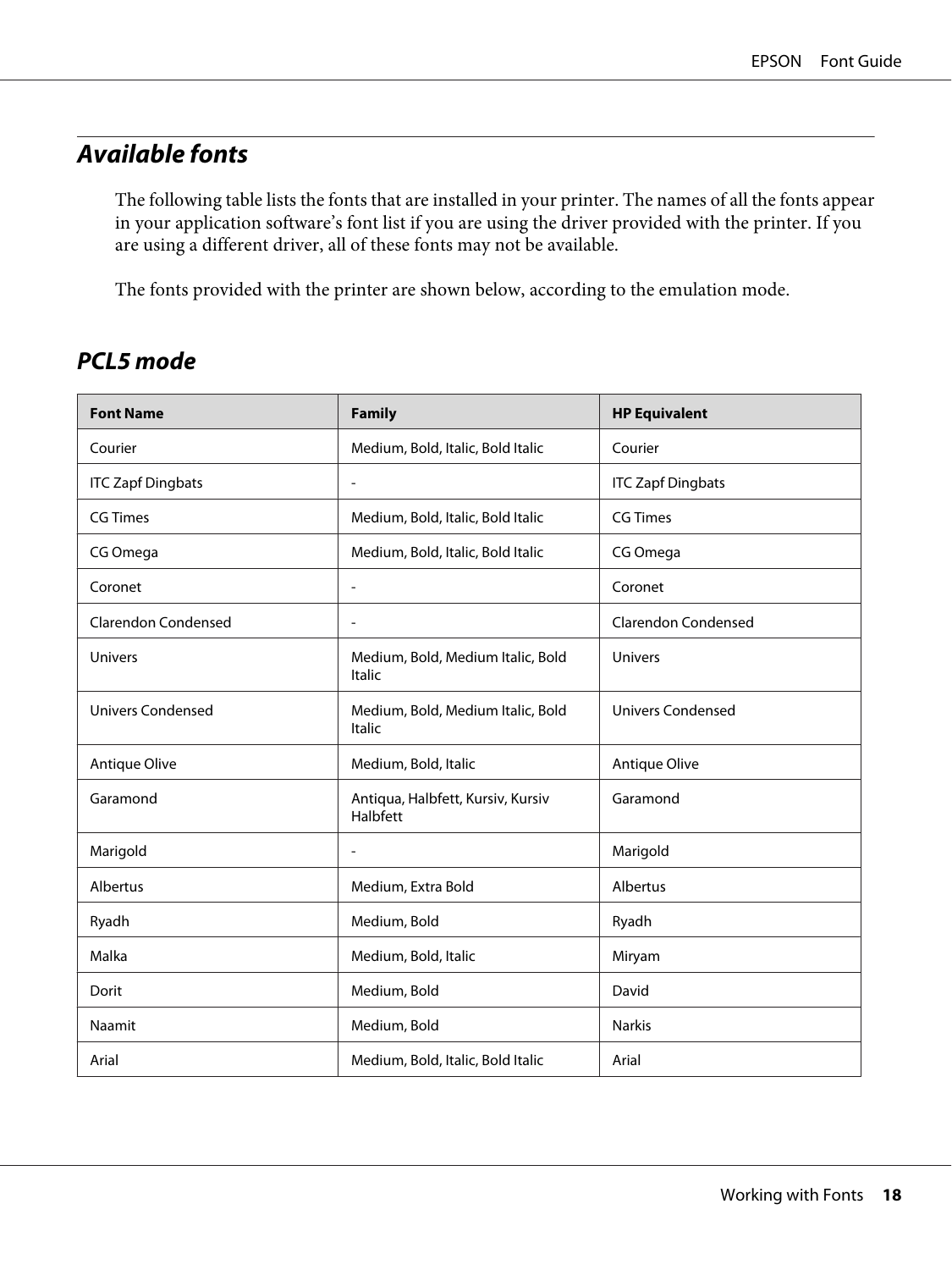| <b>Font Name</b>                | <b>Family</b>                             | <b>HP Equivalent</b>                   |
|---------------------------------|-------------------------------------------|----------------------------------------|
| <b>Times New</b>                | Medium, Bold, Italic, Bold Italic         | <b>Times New</b>                       |
| Helvetica                       | Medium, Bold, Oblique, Bold Oblique       | Helvetica                              |
| <b>Helvetica Narrow</b>         | Medium, Bold, Oblique, Bold Oblique       | <b>Helvetica Narrow</b>                |
| Palatino                        | Roman, Bold, Italic, Bold Italic          | Palatino                               |
| <b>ITC Avant Garde</b>          | Book, Demi, Book Oblique, Demi<br>Oblique | <b>ITC Avant Garde Gothic</b>          |
| <b>ITC Bookman</b>              | Light, Demi, Light Italic, Demi Italic    | <b>ITC Bookman</b>                     |
| New Century Schoolbook          | Roman, Bold, Italic, Bold Italic          | New Century Schoolbook                 |
| <b>Times</b>                    | Roman, Bold, Italic, Bold Italic          | <b>Times</b>                           |
| <b>ITC Zapf Chancery Italic</b> | $\overline{a}$                            | <b>ITC Zapf Chancery Medium Italic</b> |
| Symbol                          | $\overline{a}$                            | Symbol                                 |
| SymbolPS                        | $\overline{a}$                            | SymbolPS                               |
| Wingdings                       | $\overline{a}$                            | Wingdings                              |
| Letter Gothic                   | Medium, Bold, Italic                      | Letter Gothic                          |
| Naskh                           | Medium, Bold                              | Naskh                                  |
| Koufi                           | Medium, Bold                              | Koufi                                  |
| CourierPS                       | Medium, Bold, Oblique, Bold Oblique       | CourierPS                              |
| Line Printer                    | $\overline{a}$                            | <b>Line Printer</b>                    |
| OCR A                           | $\overline{a}$                            | $\overline{\phantom{a}}$               |
| OCR <sub>B</sub>                | $\overline{a}$                            |                                        |
| Code39                          | 9.37срі, 4.68срі                          | ÷                                      |
| EAN/UPC                         | Medium, Bold                              |                                        |

When selecting fonts in your application software, choose the font name listed in the HP Equivalent column.

#### *Note:*

*Depending on the print density, or on the quality or color of the paper, OCR A, OCR B, Code39, and EAN/UPC fonts may not be readable. Print a sample and make sure the fonts can be read before printing large quantities.*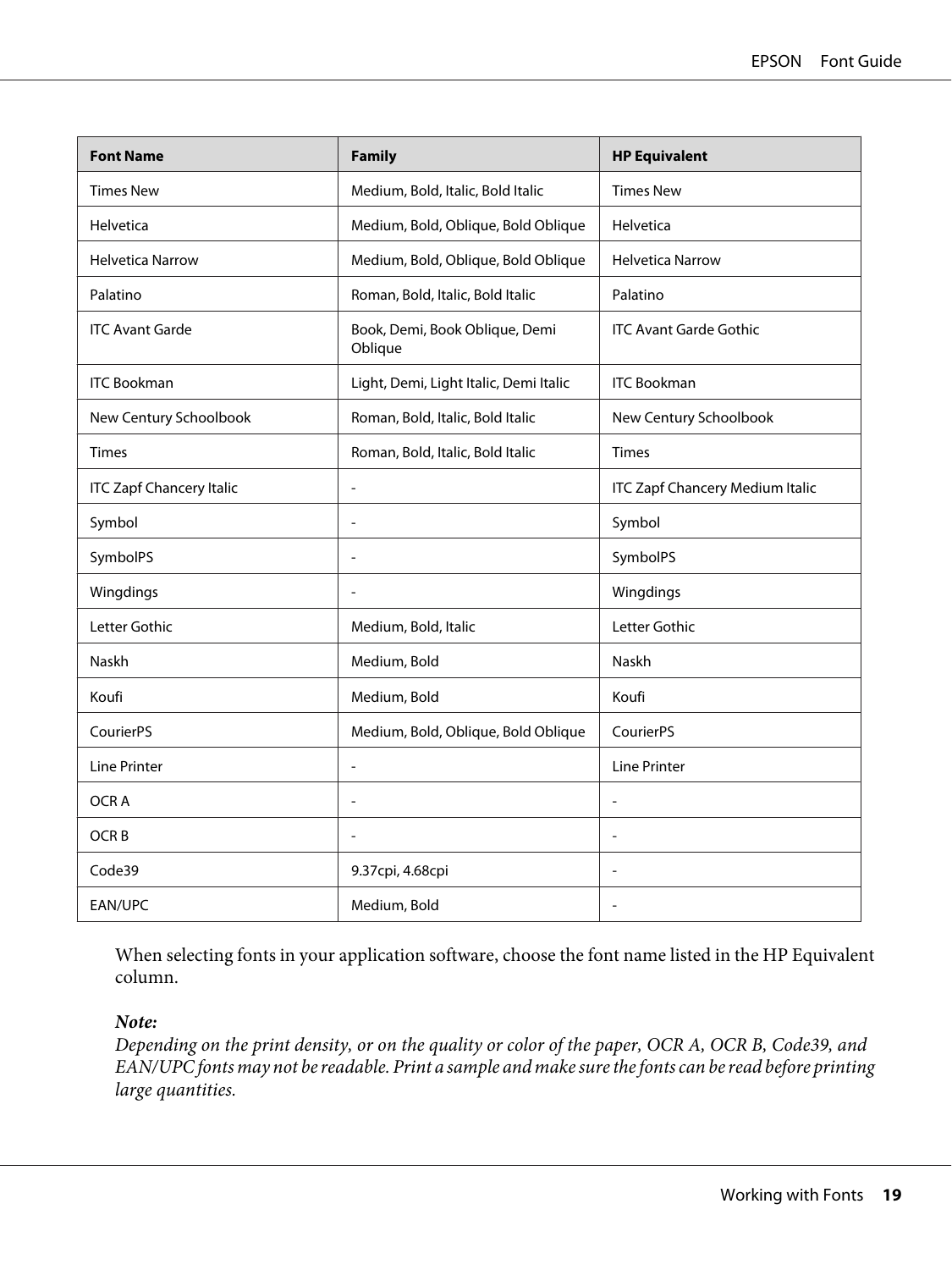### <span id="page-19-0"></span>**ESC/P 2 and FX modes**

| <b>Font Name</b>             | <b>Family</b> |
|------------------------------|---------------|
| Courier                      | Medium, Bold  |
| <b>EPSON Prestige</b>        |               |
| <b>EPSON Roman</b>           |               |
| <b>EPSON Sans serif</b>      |               |
| Arial <sup>*</sup>           | Medium, Bold  |
| Letter Gothic                | Medium, Bold  |
| Times New Roman <sup>*</sup> | Medium, Bold  |
| <b>EPSON Script</b>          |               |
| OCR A                        | -             |
| OCR <sub>B</sub>             |               |

\* Available only in ESC/P2 mode.

#### *Note:*

*Depending on the print density, or on the quality or color of the paper, OCR A and OCR B fonts may not be readable. Print a sample and make sure the fonts can be read before printing large quantities.*

### **I239X mode**

| <b>Font Name</b>        | <b>Family</b> |
|-------------------------|---------------|
| Courier                 | Medium, Bold  |
| <b>EPSON Prestige</b>   |               |
| <b>EPSON Gothic</b>     |               |
| <b>EPSON Orator</b>     |               |
| <b>EPSON Script</b>     |               |
| <b>EPSON Presentor</b>  |               |
| <b>EPSON Sans serif</b> |               |
| OCR <sub>B</sub>        |               |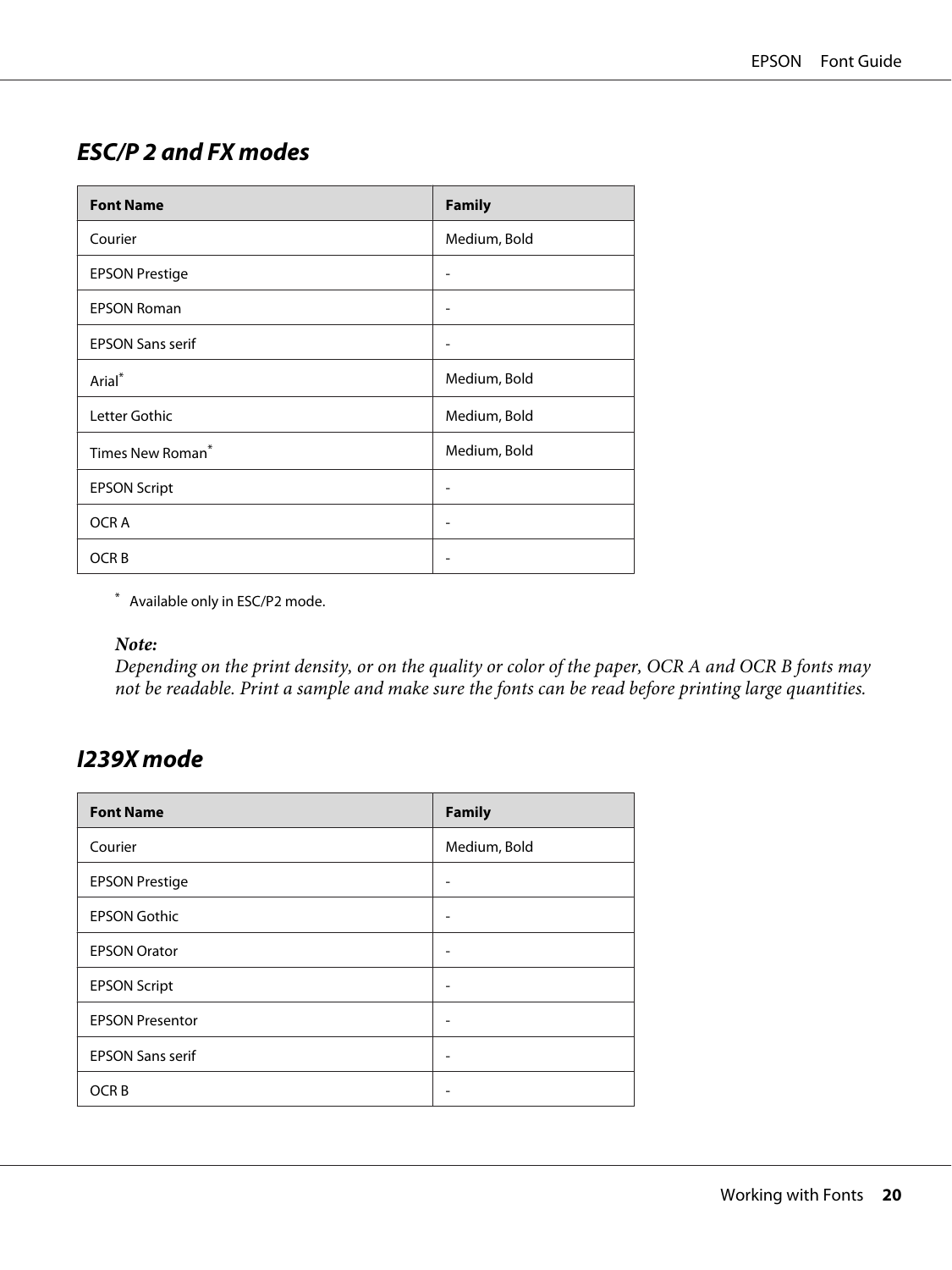#### <span id="page-20-0"></span>*Note:*

*Depending on the print density, or on the quality or color of the paper, the OCR B font may not be readable. Print a sample and make sure the font can be read before printing large quantities.*

### **PS 3 mode**

Seventeen scalable fonts. The fonts include: Courier, Courier Oblique, Courier Bold, Courier Bold Oblique, Helvetica, Helvetica Oblique, Helvetica Bold, Helvetica Bold Oblique, Helvetica Narrow, Helvetica Narrow Oblique, Helvetica Narrow Bold, Helvetica Narrow Bold Oblique, Times Roman, Times Italic, Times Bold, Times Bold Italic, and Symbol.

### **PCL6 mode**

For symbol set, see ["In the PCL6 Mode" on page 33.](#page-32-0)

#### **Scalable Font**

| <b>Font Name</b>       | <b>Symbol Set</b> |
|------------------------|-------------------|
| Courier                | $*1$              |
| <b>Courier Bold</b>    | $*1$              |
| Courier Italic         | $*1$              |
| Courier Bold Italic    | $*1$              |
| Letter Gothic          | $*1$              |
| Letter Gothic Bold     | $*1$              |
| Letter Gothic Italic   | $*1$              |
| CourierPS              | $*1$              |
| CourierPS Bold         | $*1$              |
| CourierPS Oblique      | $*1$              |
| CourierPS Bold Oblique | $*1$              |
| <b>CG Times</b>        | $*1$              |
| <b>CG Times Bold</b>   | $*1$              |
| <b>CG Times Italic</b> | $*1$              |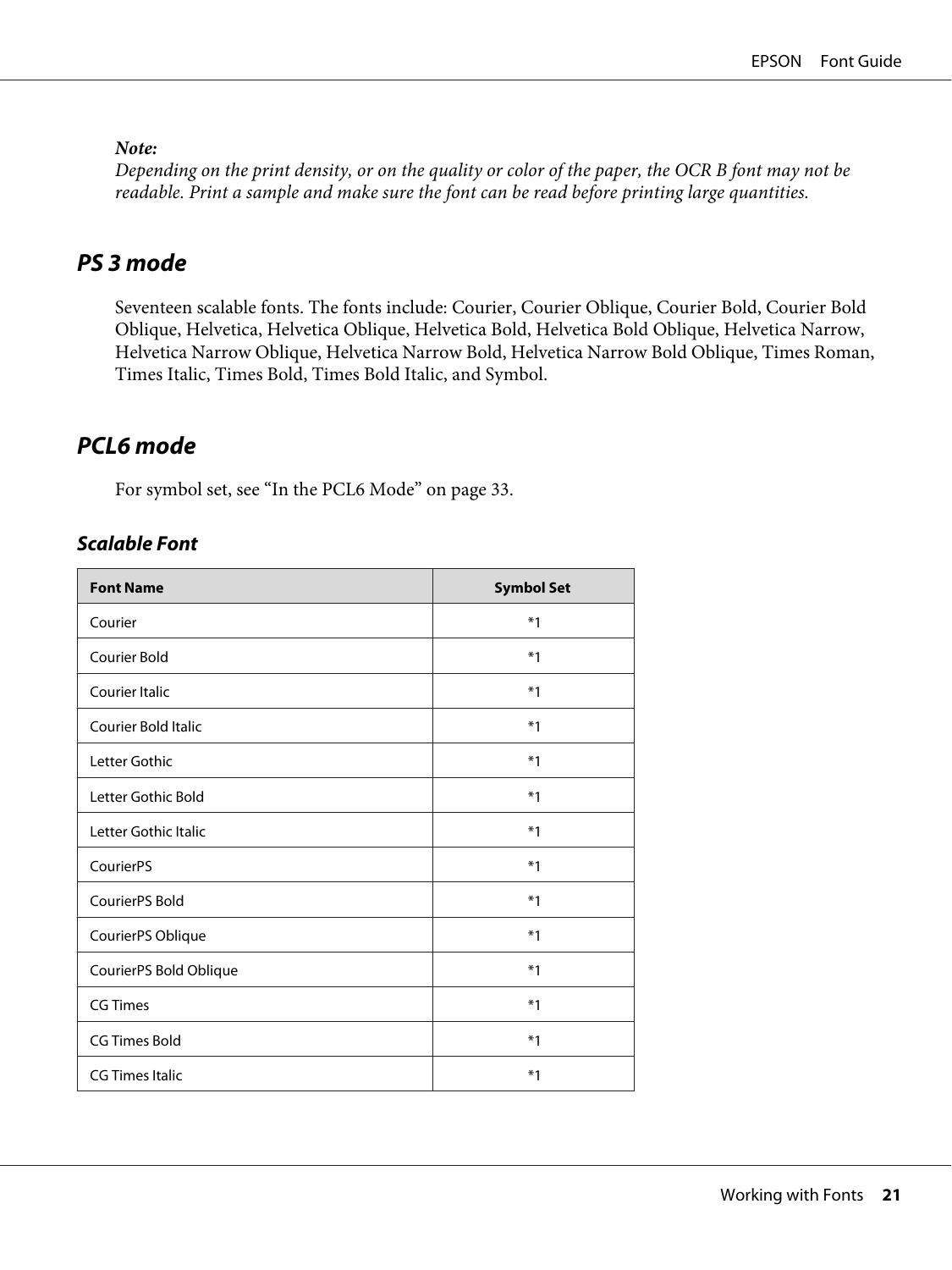| <b>Font Name</b>                | <b>Symbol Set</b> |
|---------------------------------|-------------------|
| <b>CG Times Bold Italic</b>     | $*1$              |
| CG Omega                        | $*1$              |
| CG Omega Bold                   | $*1$              |
| CG Omega Italic                 | $*1$              |
| CG Omega Bold Italic            | $*1$              |
| Coronet                         | $*1$              |
| <b>Clarendon Condensed</b>      | $*1$              |
| <b>Univers Medium</b>           | $*1$              |
| <b>Univers Bold</b>             | $*1$              |
| Univers Medium Italic           | $*1$              |
| Univers Bold Italic             | $*1$              |
| <b>Univers Medium Condensed</b> | $*1$              |
| <b>Univers Bold Condensed</b>   | $*1$              |
| Univers Medium Condensed Italic | $*1$              |
| Univers Bold Condensed Italic   | $*1$              |
| Antique Olive                   | $*1$              |
| Antique Olive Bold              | $*1$              |
| Antique Olive Italic            | $*1$              |
| Garamond Antiqua                | $*1$              |
| <b>Garamond Halbfett</b>        | $*1$              |
| Garamond Kursiv                 | $*1$              |
| <b>Garamond Kursiv Halbfett</b> | $*1$              |
| Marigold                        | $*1$              |
| Albertus Medium                 | $*1$              |
| Albertus Extra Bold             | $*1$              |
| Arial                           | $*1$              |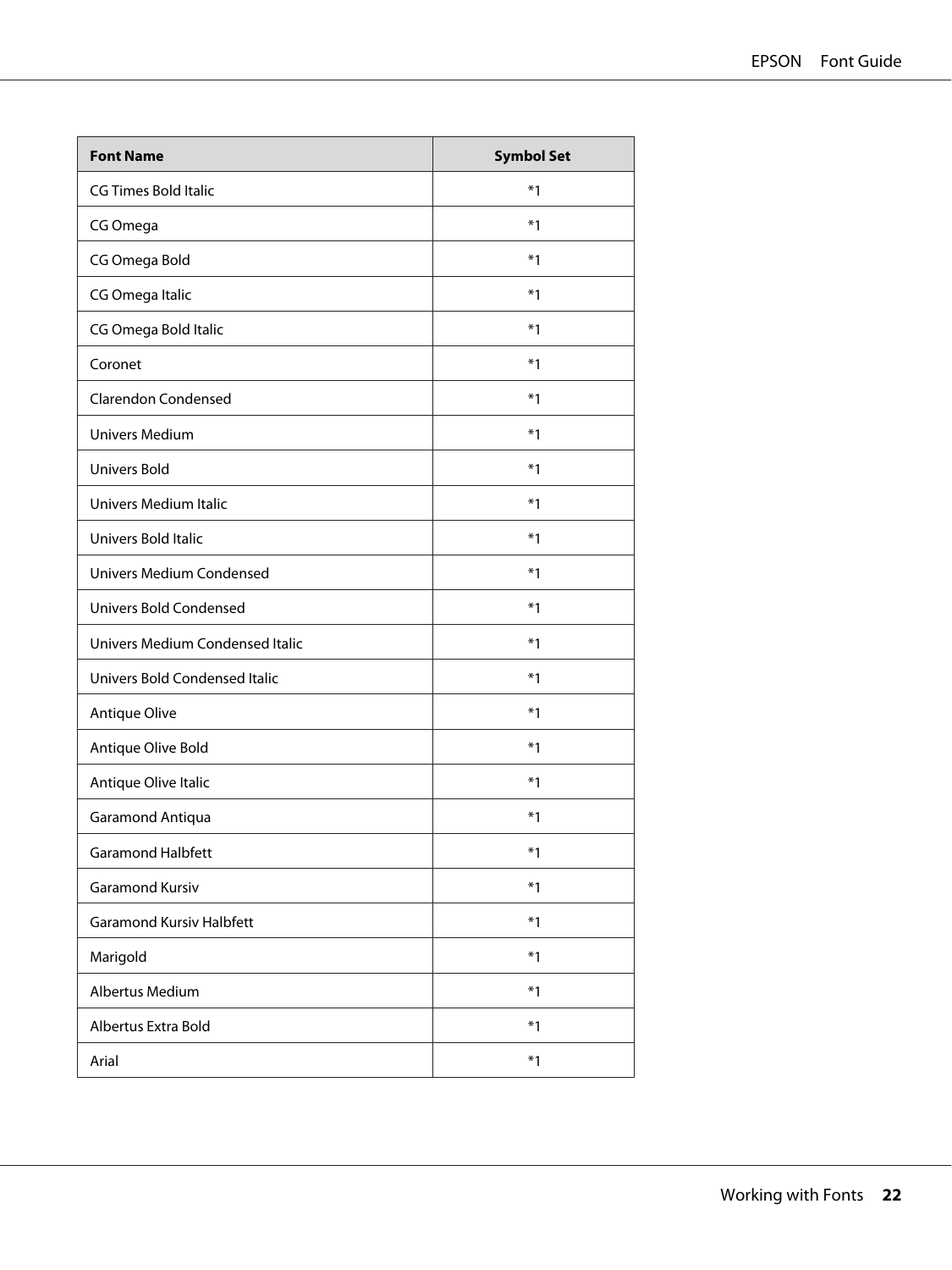| <b>Font Name</b>                    | <b>Symbol Set</b> |
|-------------------------------------|-------------------|
| <b>Arial Bold</b>                   | $*1$              |
| <b>Arial Italic</b>                 | $*1$              |
| Arial Bold Italic                   | $*1$              |
| <b>Times New Roman</b>              | $*1$              |
| <b>Times New Roman Bold</b>         | $*1$              |
| <b>Times New Roman Italic</b>       | $*1$              |
| Times New Roman Bold Italic         | $*1$              |
| Helvetica                           | $*1$              |
| Helvetica Bold                      | $*1$              |
| Helvetica Oblique                   | $*1$              |
| Helvetica Bold Oblique              | $*1$              |
| <b>Helvetica Narrow</b>             | $*1$              |
| <b>Helvetica Narrow Bold</b>        | $*1$              |
| Helvetica Narrow Oblique            | $*1$              |
| Helvetica Narrow Bold Oblique       | $*1$              |
| Palatino Roman                      | $*1$              |
| Palatino Bold                       | $*1$              |
| Palatino Italic                     | $*1$              |
| Palatino Bold Italic                | $*1$              |
| <b>ITC Avant Garde Gothic Book</b>  | $*1$              |
| <b>ITC Avant Garde Gothic Demi</b>  | $*1$              |
| ITC Avant Garde Gothic Book Oblique | $*1$              |
| ITC Avant Garde Demi Oblique        | $*1$              |
| <b>ITC Bookman Light</b>            | $*1$              |
| <b>ITC Bookman Demi</b>             | $*1$              |
| <b>ITC Bookman Light Italic</b>     | $*1$              |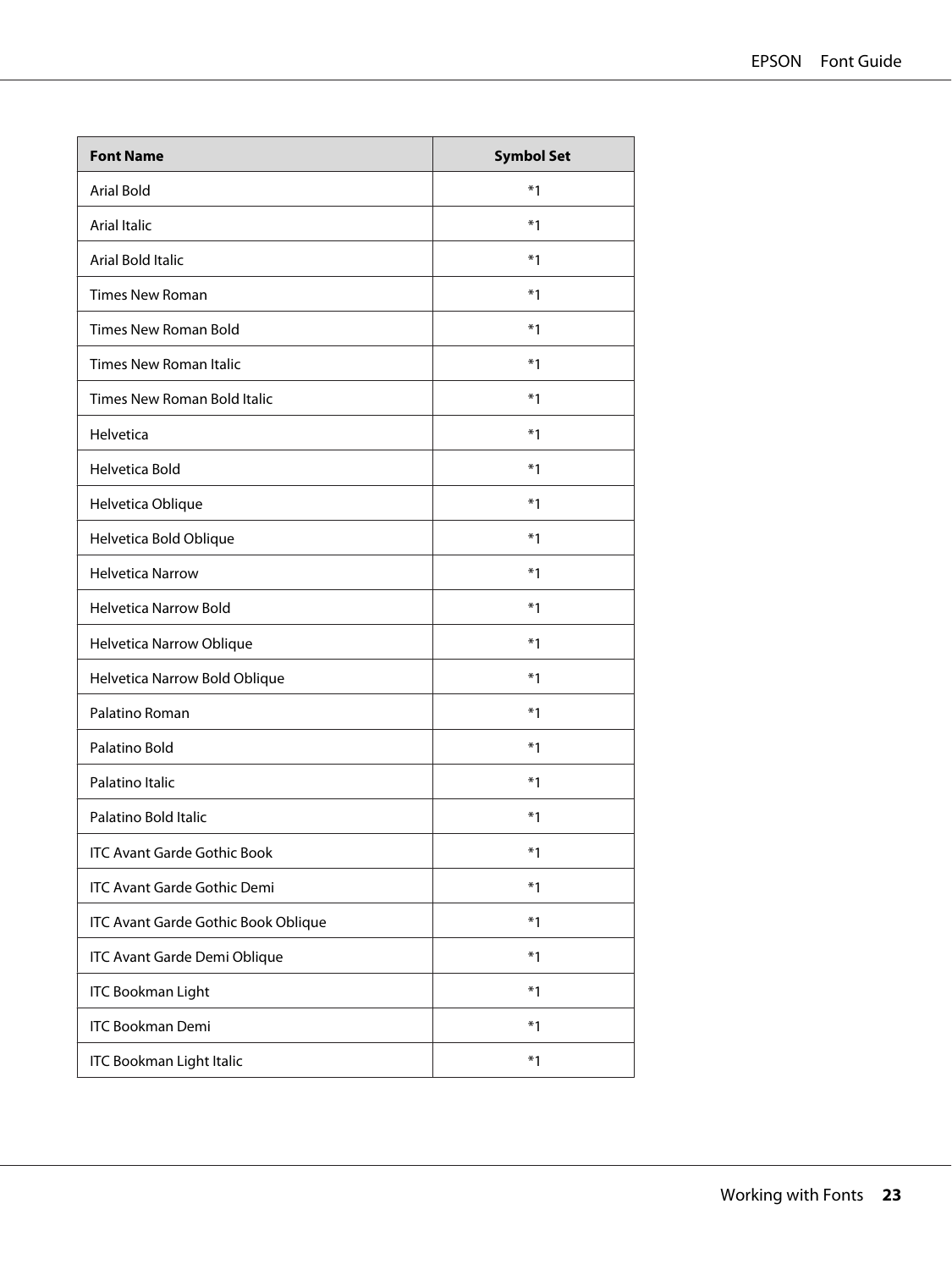<span id="page-23-0"></span>

| <b>Font Name</b>                       | <b>Symbol Set</b> |
|----------------------------------------|-------------------|
| <b>ITC Bookman Demi Italic</b>         | $*1$              |
| New Century Schoolbook Roman           | $*1$              |
| New Century Schoolbook Bold            | $*1$              |
| New Century Schoolbook Italic          | $*1$              |
| New Century Schoolbook Bold Italic     | $*1$              |
| <b>Times Roman</b>                     | $*1$              |
| <b>Times Bold</b>                      | $*1$              |
| <b>Times Italic</b>                    | $*1$              |
| <b>Times Bold Italic</b>               | $*1$              |
| <b>ITC Zapf Chancery Medium Italic</b> | $*1$              |
| Symbol                                 | $*$               |
| Wingdings                              | $*3$              |
| <b>ITC Zapf Dingbats</b>               | $*_{4}$           |
| SymbolPS                               | $*$               |

#### **Bitmap Font**

| <b>Font Name</b> | <b>Symbol Set</b> |
|------------------|-------------------|
| Line Printer     | ⋇∟                |

### **Printing font samples**

You can print samples of the fonts available in each mode by using the control panel's Information Menu. Follow these steps to print font samples.

- 1. Make sure that paper is loaded.
- 2. Make sure the LCD panel displays Ready or Standby, then press the **> Right** button.
- 3. Press the  $\blacktriangledown$  **Down** button to select the font sample for the appropriate mode.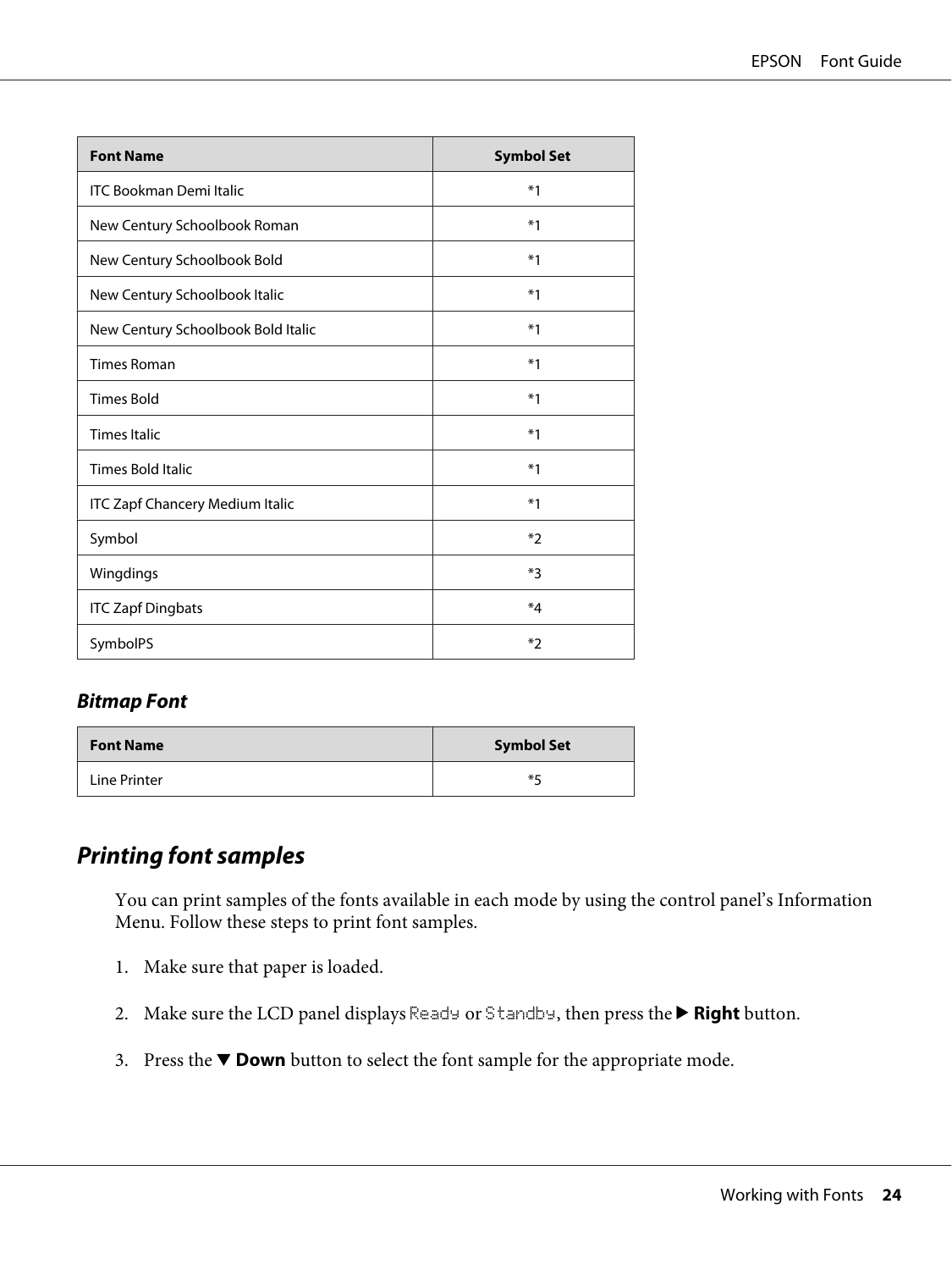<span id="page-24-0"></span>4. Press the  $\triangleright$  **Right** button to print the selected font sample sheet.

### **Adding more fonts**

You can add a wide variety of fonts to your computer. Most font packages include an installer for this purpose.

See your computer documentation for instructions on installing fonts.

### **Selecting fonts**

Whenever possible select fonts in your application. See your software documentation for instructions.

If you are sending unformatted text to the printer directly from DOS or if you are using a simple software package that does not include font selection, you can select fonts using the printer's control panel menus when in the PCL, ESC/P 2, FX, or I239X emulation mode.

### **Downloading fonts**

Fonts that reside on your computer's hard disk can be downloaded, or transferred, to the printer so they can be printed. Downloaded fonts, also called soft fonts, remain in printer memory until you turn off the printer or otherwise reset it. If you plan on downloading many fonts, make sure your printer has sufficient memory.

Most font packages make it easy to manage fonts by providing their own installer. The installer gives you the option of having the fonts automatically downloaded whenever you start your computer or having fonts downloaded only when you need to print a particular font.

### **EPSON Screen Fonts (Windows Only)**

#### *Note:*

*If your printer is host based, EPSON Screen Fonts are not included in the software CD-ROM because they cannot be used with host based printers.*

EPSON Screen Fonts provide you with 131 software fonts.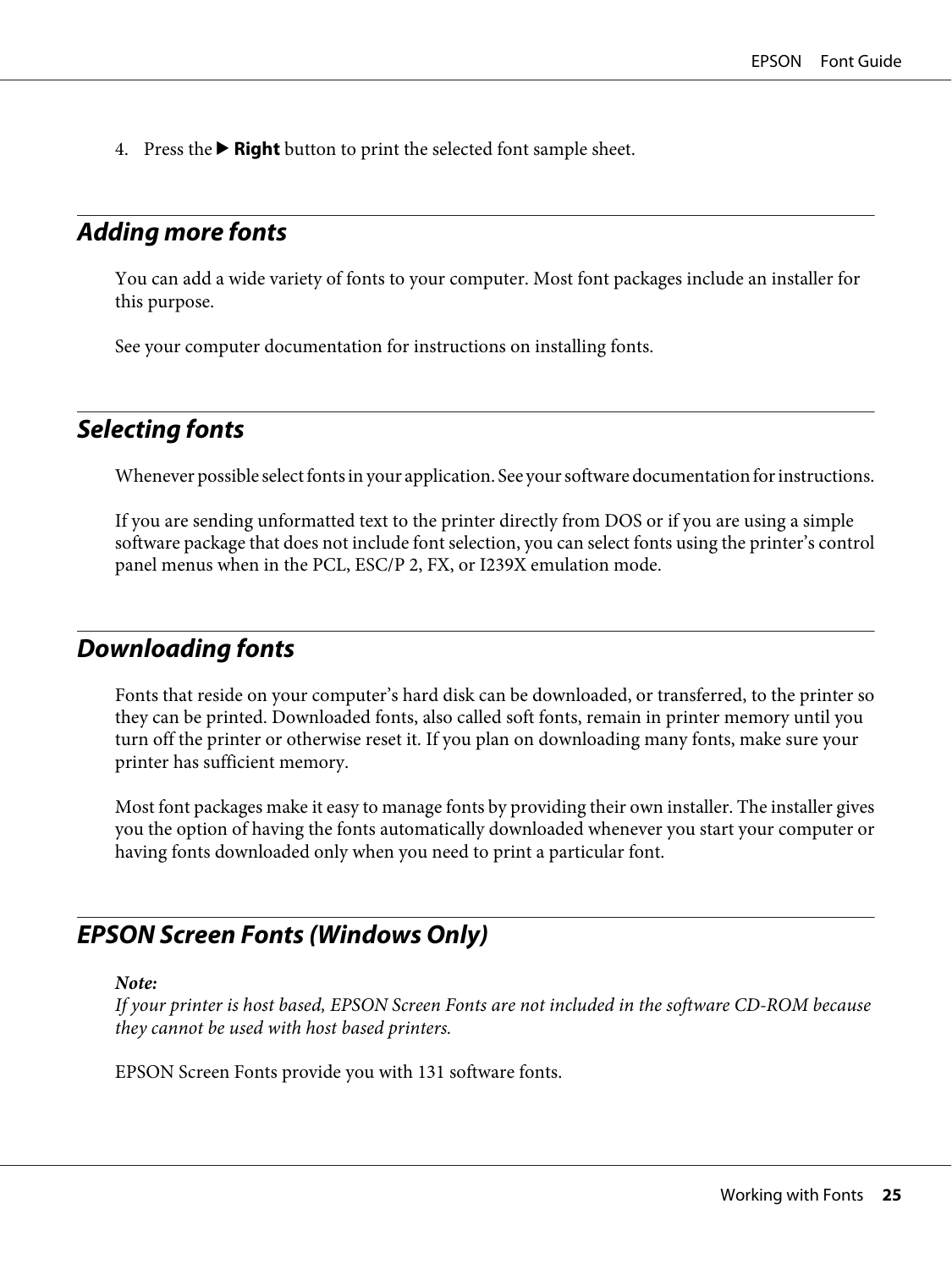### <span id="page-25-0"></span>**System requirements**

To use EPSON Screen Fonts, your computer system should meet the following requirements:

| Computer:                                              | IBM PC series or IBM compatible with an 486 or higher CPU                                         |
|--------------------------------------------------------|---------------------------------------------------------------------------------------------------|
| Operating system <sup><math>\dot{\cdot}</math></sup> : | Microsoft Windows Vista, XP, 2000, Server 2008, or Server 2003<br>Internet Explorer 4.0 or higher |
| Hard disk:                                             | At least 15 MB of free space                                                                      |

\* EPSON Screen Fonts can only be used with Epson printer drivers.

### **Installing EPSON Screen Fonts**

Follow the steps below to install EPSON Screen Fonts. The procedure described here is for installation in Windows XP; the procedure for other Windows operating systems is nearly the same.

- 1. Make sure that the printer is off and that Windows is running on your computer.
- 2. Insert the printer software CD-ROM in the CD-ROM drive.

#### *Note:*

*If the Epson Installation Program screen does not appear automatically, click*  $\leftrightarrow$  **Start***, then click* **Computer** *(for Windows Vista or Server 2008) or click the* **My Computer** *icon on the desktop (for Windows XP, 2000 or Server 2003). Right-click the* **CD-ROM** *icon, click* **OPEN** *in the menu that appears, then double-click* **EPSetup.exe***.*

- 3. If the language selection window appears, select your language.
- 4. If the option selection window appears, click **User Installation**.
- 5. When the Epson Installation Program screen appears, click **Custom Install**.
- 6. Click **EPSON Screen Fonts**. Then follow the on-screen instructions.
- 7. When installation is complete, click **Exit**.

EPSON Screen Fonts are now installed on your computer.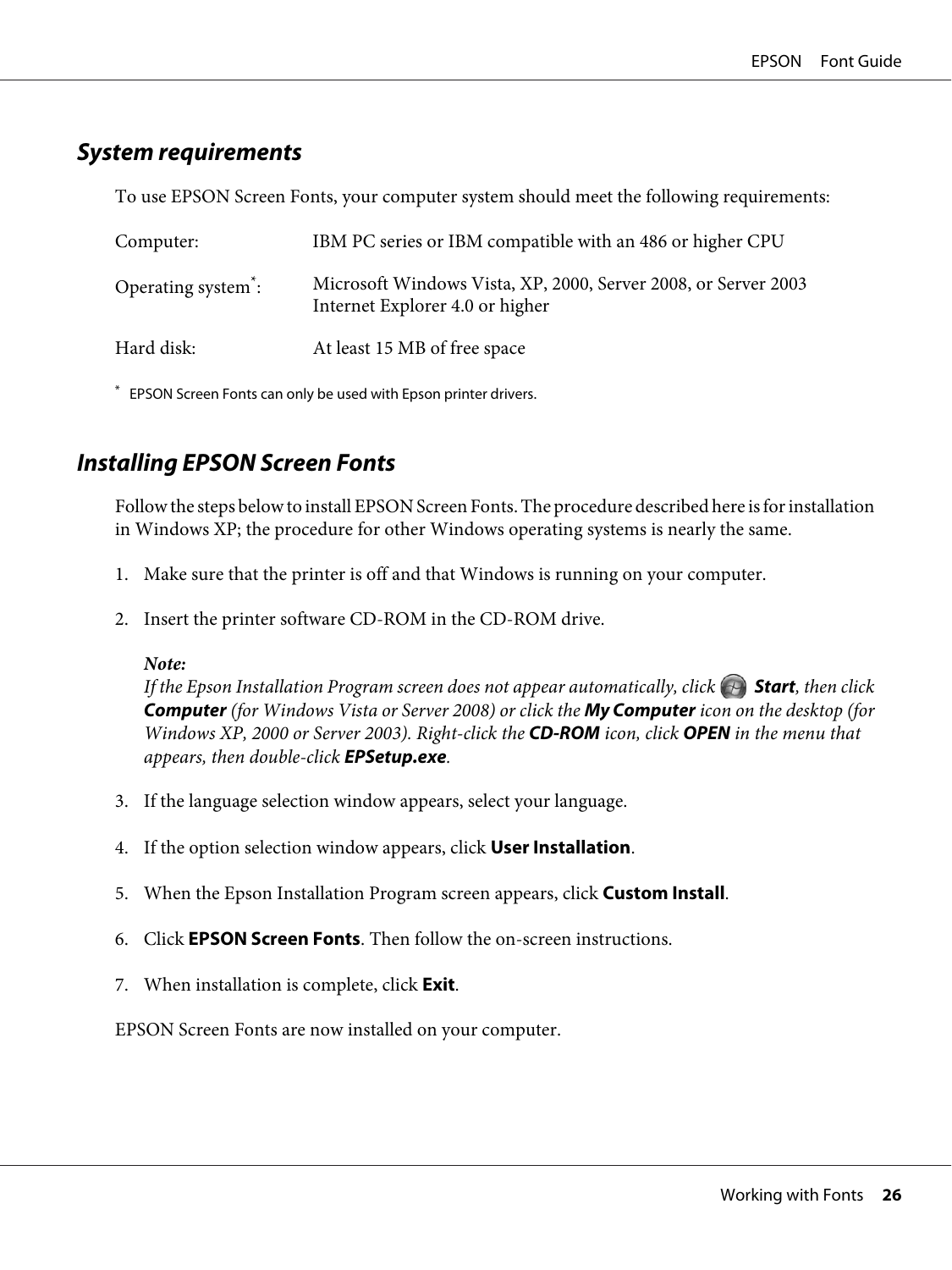### <span id="page-26-0"></span>Chapter 2 **Symbol Sets**

### **Introduction to symbol sets**

Your printer can access a variety of symbol sets. Many of these symbol sets differ only in the international characters specific to each language.

#### *Note:*

*Since most software handles fonts and symbols automatically, you will probably never need to adjust the printer's settings. However, if you are writing your own printer control programs, or if you are using older software that cannot control fonts, refer to the following sections for symbol set details.*

When you are considering which font to use, you should also consider which symbol set to combine with the font. Available symbol sets vary depending on which emulation mode you use and which font you choose.

### **In the PCL5 mode**

The following symbol sets are available in PCL5 emulation mode.

| <b>Available typefaces</b>                                                                            | <b>Symbol set name:</b> |                      |
|-------------------------------------------------------------------------------------------------------|-------------------------|----------------------|
| 19 Typefaces<br>Courier<br><b>CG Times</b><br><b>Universe</b><br>Letter Gothic<br><b>Line Printer</b> | <b>IBM-US (10U)</b>     | Roman-8 (8U)         |
|                                                                                                       | ECM94-1 (0N)            | 8859-2 ISO (2N)      |
|                                                                                                       | 8859-9 ISO (5N)         | 8859-10ISO (6N)      |
|                                                                                                       | $IBM-DN(11U)$           | PcMultilingual (12U) |
|                                                                                                       | Legal $(1U)$            | 8859-15ISO (9N)      |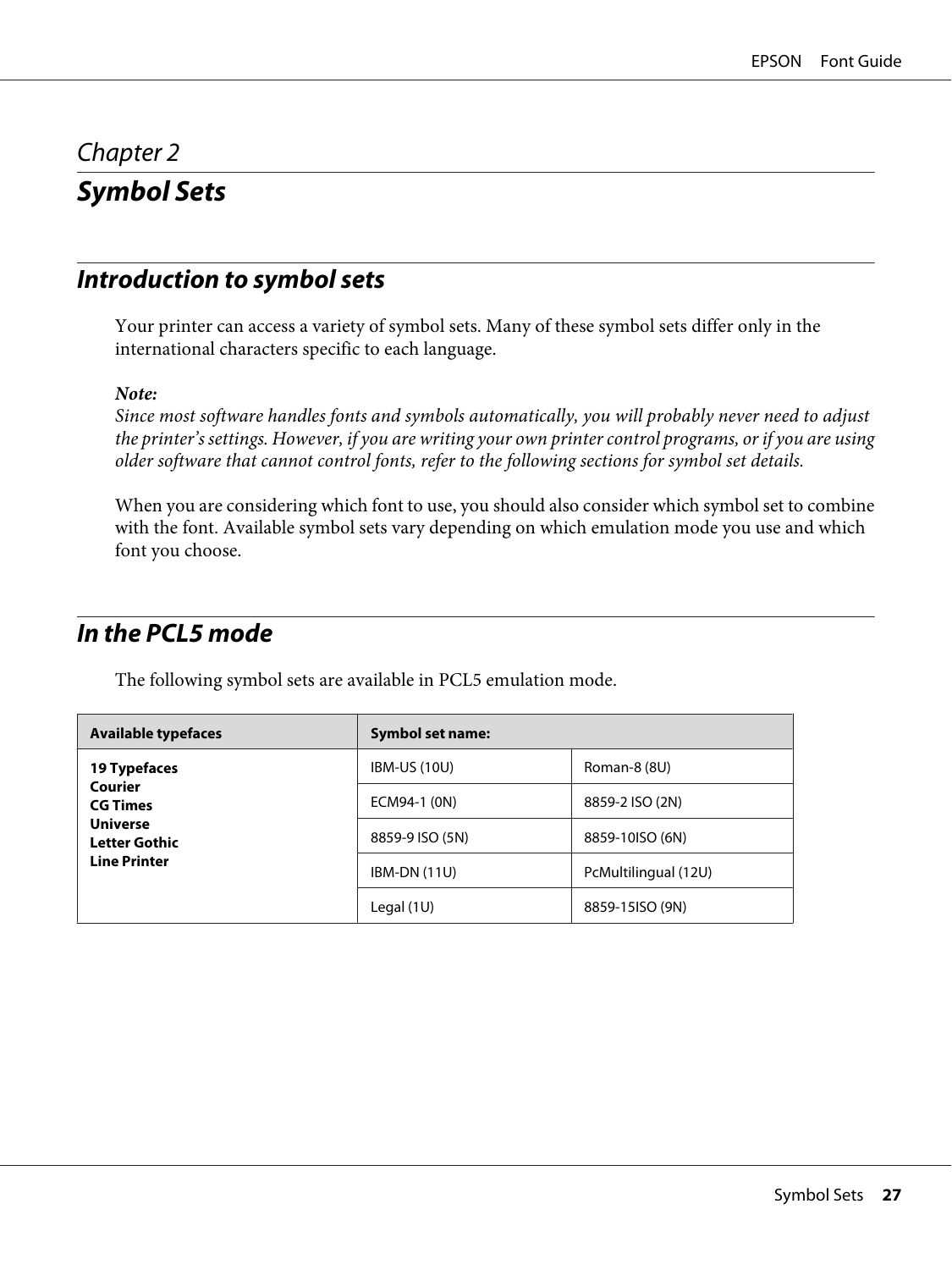| <b>Available typefaces</b>                  | <b>Symbol set name:</b>      |                          |  |  |
|---------------------------------------------|------------------------------|--------------------------|--|--|
| 19 Typefaces                                | PcBlt775 (26U)               | Pc1004 (9J)              |  |  |
| Courier<br><b>CG Times</b>                  | WiBALT (19L)                 | DeskTop (7J)             |  |  |
| <b>Universe</b><br><b>Letter Gothic</b>     | PsText (10J)                 | Windows (9U)             |  |  |
|                                             | McText (12J)                 | MsPublishi (6J)          |  |  |
|                                             | PiFont (15U)                 | VeMath (6M)              |  |  |
|                                             | <b>Velnternational (13J)</b> | <b>VeUS (14J)</b>        |  |  |
|                                             | PcE.Europe (17U)             | PcTk437 (9T)             |  |  |
|                                             | WiAnsi (19U)                 | WiE.Europe (9E)          |  |  |
|                                             | WiTurkish (5T)               | <b>UK (1E)</b>           |  |  |
|                                             | Swedis2 (0S)                 | Italian (0I)             |  |  |
|                                             | Spanish (2S)                 | German (1G)              |  |  |
|                                             | Norweg1 (0D)                 | French <sub>2</sub> (1F) |  |  |
|                                             | Roman-9 (4U)                 | PcEur858 (13U)           |  |  |
| 19 Typefaces                                | PsMath (5M)                  | Math-8 (8M)              |  |  |
| <b>Courier</b><br><b>CG Times</b>           | ANSI ASCII (0U)              |                          |  |  |
| <b>Universe</b><br><b>Letter Gothic</b>     |                              |                          |  |  |
| <b>Dorit</b><br><b>Malka</b>                |                              |                          |  |  |
| <b>Naamit</b><br><b>Naskh</b>               |                              |                          |  |  |
| Koufi<br><b>Ryadh</b>                       |                              |                          |  |  |
| Courier                                     | Pc866Cyr (3R)                | Pc866Ukr (14R)           |  |  |
| <b>CG Times</b><br><b>Universe</b>          | WinCyr (9R)                  | Pc8Grk (12G)             |  |  |
| <b>Letter Gothic</b>                        | Pc851Grk (10G)               | WinGrk (9G)              |  |  |
|                                             | ISOGrk (12N)                 | Greek8 (8G)              |  |  |
| Courier                                     | ISOCyr (10N)                 |                          |  |  |
| <b>CG Times</b><br><b>Universe</b>          |                              |                          |  |  |
| <b>Letter Gothic</b><br><b>Line Printer</b> |                              |                          |  |  |
|                                             |                              |                          |  |  |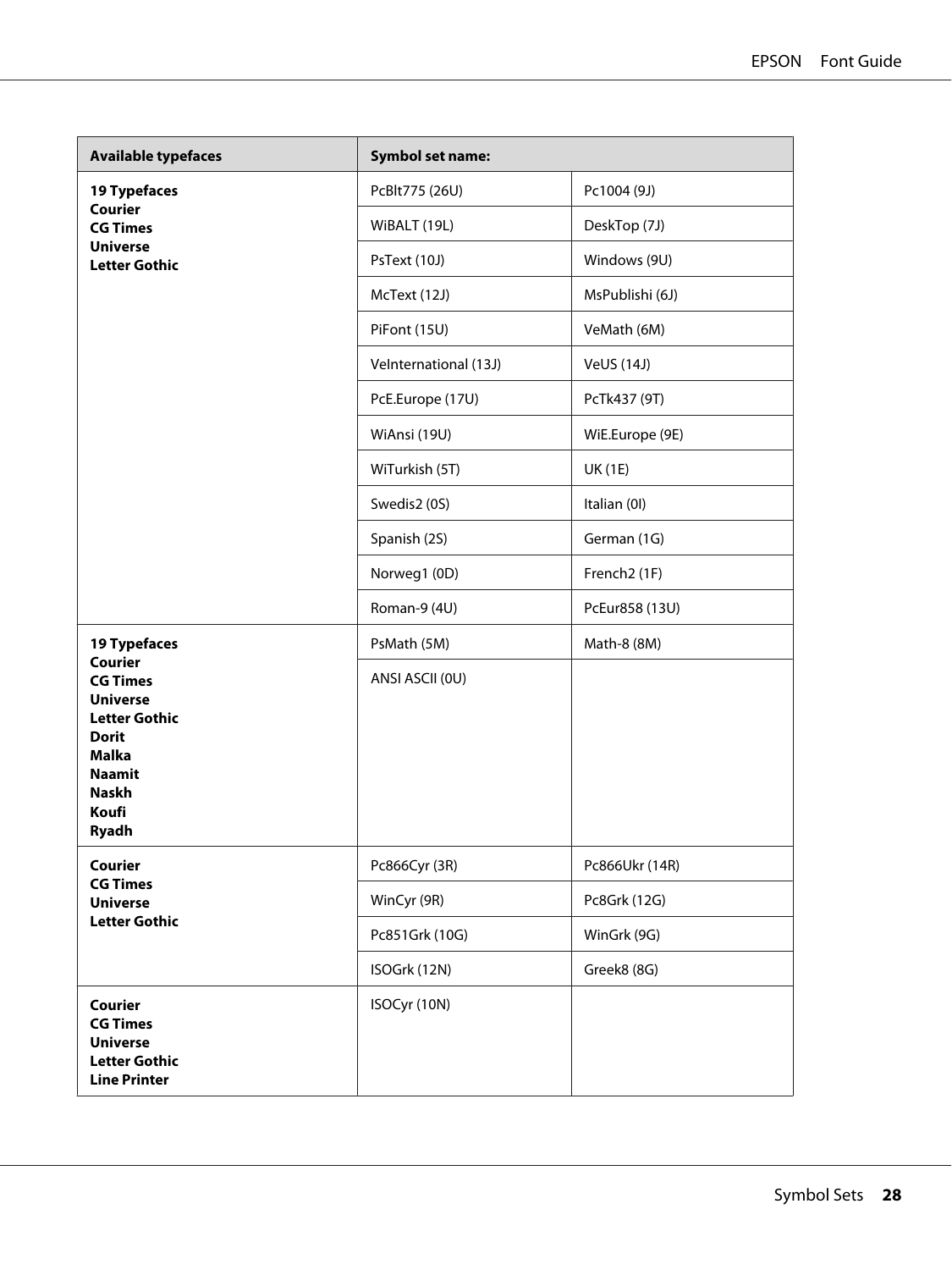| <b>Available typefaces</b>                                                       | <b>Symbol set name:</b>              |                                                |
|----------------------------------------------------------------------------------|--------------------------------------|------------------------------------------------|
| <b>Line Printer</b>                                                              | Roman Extension (0E)                 |                                                |
| Courier<br><b>Letter Gothic</b><br><b>Dorit</b><br><b>Naamit</b><br><b>Malka</b> | Hebrew7 (0H)<br>Hebrew8 (8H)         | ISO 8859/8 Hebrew (7H)<br>PC-862, Hebrew (15H) |
| Koufi<br><b>Naasskh</b><br><b>Ryadh</b>                                          | Arabic8 (8V)<br>PC-864, Arabic (10V) | HPWARA (9V)                                    |
| Symbol                                                                           | Symbol (19M)                         |                                                |
| <b>Wingdings</b>                                                                 | Wingdings (579L)                     |                                                |
| <b>ITC Zapf Dingbats</b>                                                         | ZapfDingbats (14L)                   |                                                |
| <b>OCRA</b>                                                                      | <b>OCR A (0O)</b>                    |                                                |
| <b>OCRB</b>                                                                      | <b>OCR B (10)</b>                    | OCR B Extension (3Q)                           |
| Code3-9                                                                          | Code3-9 (0Y)                         |                                                |
| <b>EAN/UPC</b>                                                                   | EAN/UPC (8Y)                         |                                                |

The 19 typefaces refer to those listed below: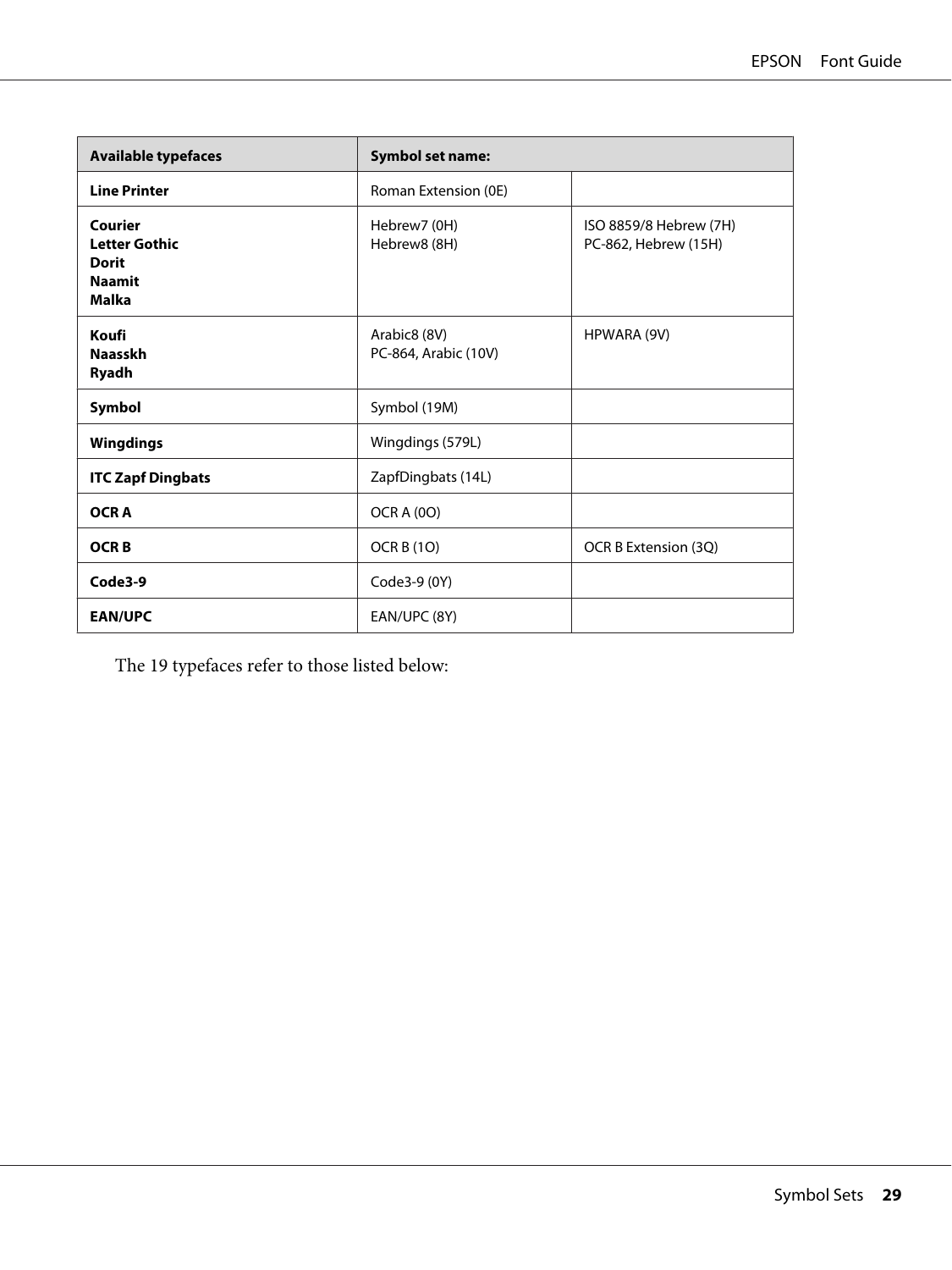<span id="page-29-0"></span>CG Omega Coronet Clarendon Condensed Univers Condensed Antique Olive Garamond Marigold Albertus Arial Times New Helvetica Helvetica Narrow Palatino ITC Avant Garde Gothic ITC Bookman New Century Schoolbook Times ITC Zapf Chancery Medium Italic CourierPS

| <b>Character Table</b> | <b>Available typefaces</b> |           |                                                                       |                                         |  |  |
|------------------------|----------------------------|-----------|-----------------------------------------------------------------------|-----------------------------------------|--|--|
|                        | OCR <sub>B</sub>           | Courier   | <b>EPSON Roman EPSON</b><br>Sans serif EPSON<br>Prestige EPSON Script | Letter Gothic Arial<br><b>Times New</b> |  |  |
| <b>PcUSA</b>           | available                  | available | available                                                             | available                               |  |  |
| PcMultilingual         | not available              | available | available                                                             | available                               |  |  |
| <b>PcPortuguese</b>    | not available              | available | available                                                             | available                               |  |  |
| <b>PcCanFrench</b>     | not available              | available | available                                                             | available                               |  |  |
| <b>PcNordic</b>        | not available              | available | available                                                             | available                               |  |  |
| <b>PcE.Europe</b>      | not available              | available | not available                                                         | available                               |  |  |
| PcTurk2                | not available              | available | not available                                                         | available                               |  |  |
| PcIcelandic            | not available              | available | not available                                                         | available                               |  |  |

### **In the ESC/P 2 or FX Modes**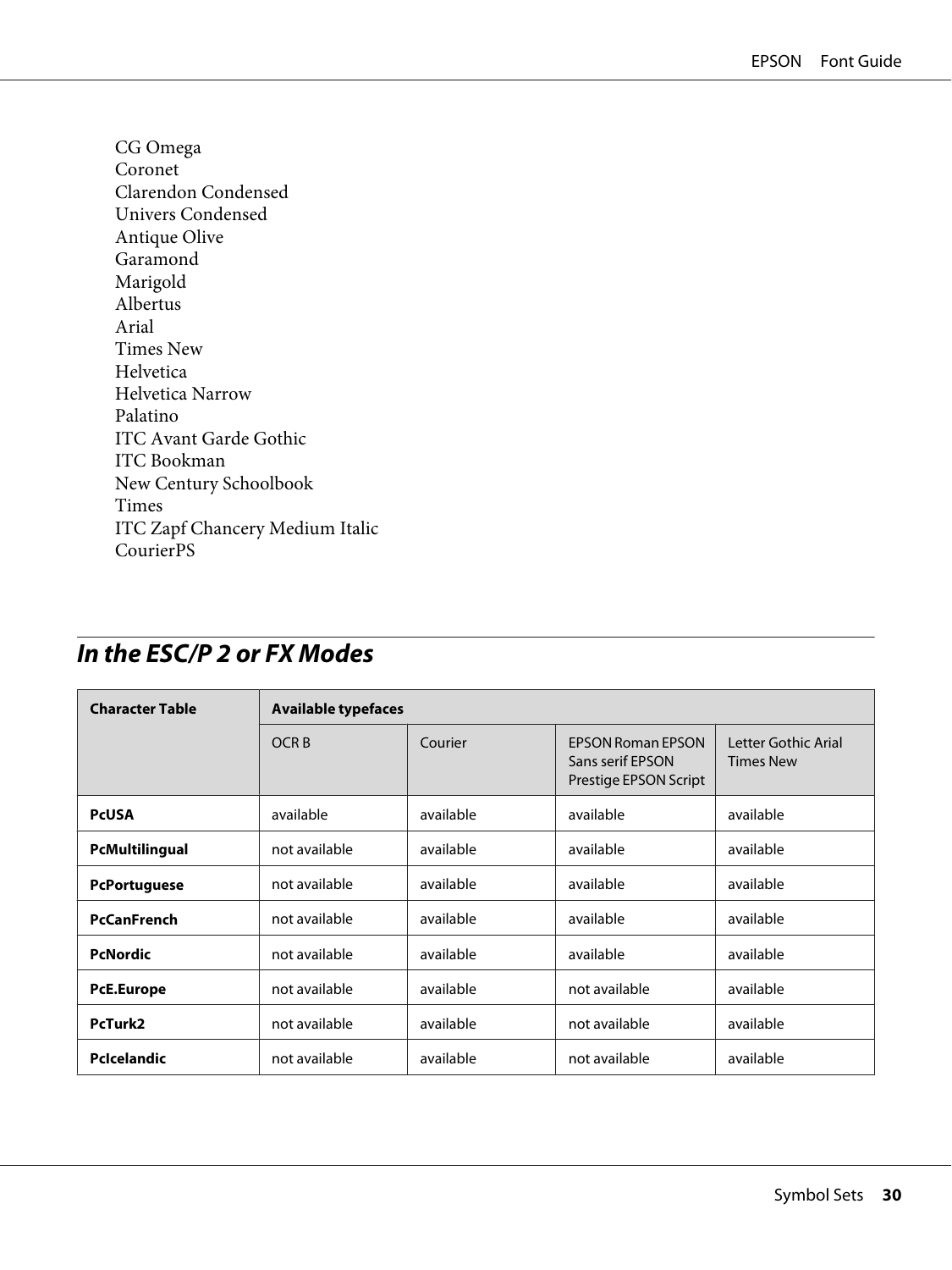| <b>Character Table</b>  | <b>Available typefaces</b> |           |                                                                       |                                         |  |
|-------------------------|----------------------------|-----------|-----------------------------------------------------------------------|-----------------------------------------|--|
|                         | <b>OCRB</b>                | Courier   | <b>EPSON Roman EPSON</b><br>Sans serif EPSON<br>Prestige EPSON Script | Letter Gothic Arial<br><b>Times New</b> |  |
| <b>BpBRASCII</b>        | not available              | available | not available                                                         | available                               |  |
| <b>BpAbicomp</b>        | not available              | available | not available                                                         | available                               |  |
| Roman-8                 | not available              | available | available                                                             | available                               |  |
| PcEur858                | available                  | available | available                                                             | available                               |  |
| <b>ISO Latin1</b>       | not available              | available | not available                                                         | available                               |  |
| 8859-15ISO              | not available              | available | available                                                             | available                               |  |
| PcSI437*                | not available              | available | not available                                                         | not available                           |  |
| PcTurk1 <sup>*</sup>    | not available              | available | not available                                                         | not available                           |  |
| 8859-9 ISO*             | not available              | available | not available                                                         | not available                           |  |
| Mazowia <sup>*</sup>    | not available              | available | not available                                                         | not available                           |  |
| CodeMJK <sup>*</sup>    | not available              | available | not available                                                         | not available                           |  |
| PcGk437*                | not available              | available | not available                                                         | not available                           |  |
| PcGk851*                | not available              | available | not available                                                         | not available                           |  |
| <b>PcGk869*</b>         | not available              | available | not available                                                         | not available                           |  |
| 8859-7 ISO <sup>*</sup> | not available              | available | not available                                                         | not available                           |  |
| PcCy855*                | not available              | available | not available                                                         | not available                           |  |
| PcCy866 <sup>*</sup>    | not available              | available | not available                                                         | not available                           |  |
| <b>Bulgarian</b> *      | not available              | available | not available                                                         | not available                           |  |
| PcUkr866*               | not available              | available | not available                                                         | not available                           |  |
| Hebrew7*                | not available              | available | not available                                                         | not available                           |  |
| Hebrew8 <sup>*</sup>    | not available              | available | not available                                                         | not available                           |  |
| PcHe862*                | not available              | available | not available                                                         | not available                           |  |
| PcAr864*                | not available              | available | not available                                                         | not available                           |  |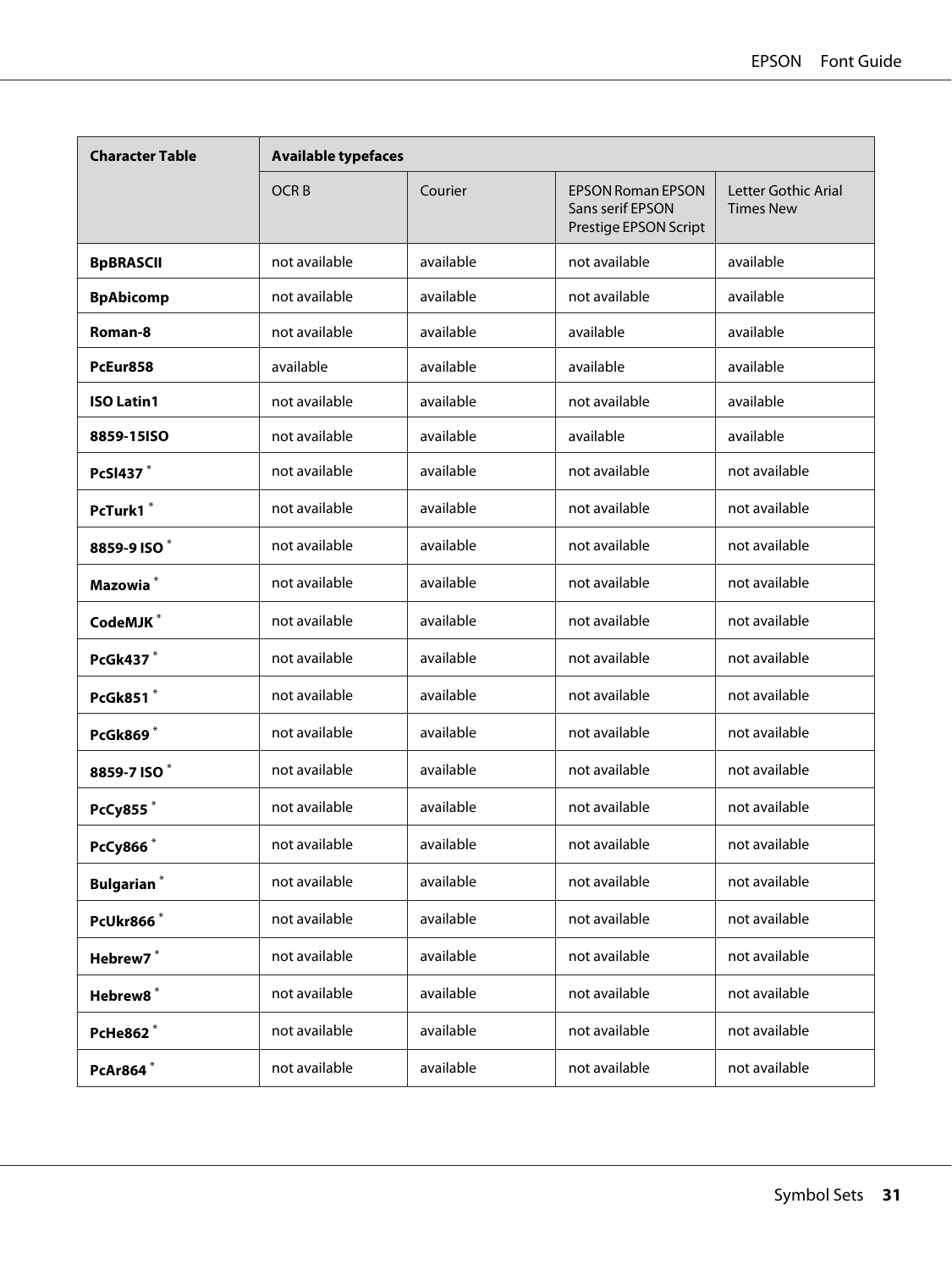<span id="page-31-0"></span>

| <b>Character Table</b>   |                  | <b>Available typefaces</b> |                                                                       |                                         |  |  |  |
|--------------------------|------------------|----------------------------|-----------------------------------------------------------------------|-----------------------------------------|--|--|--|
|                          | OCR <sub>B</sub> | Courier                    | <b>EPSON Roman EPSON</b><br>Sans serif EPSON<br>Prestige EPSON Script | Letter Gothic Arial<br><b>Times New</b> |  |  |  |
| PcLit771 <sup>*</sup>    | not available    | available                  | not available                                                         | not available                           |  |  |  |
| PcLit774*                | not available    | available                  | not available                                                         | not available                           |  |  |  |
| Estonia <sup>*</sup>     | not available    | available                  | not available                                                         | not available                           |  |  |  |
| ISO Latin 2 <sup>*</sup> | not available    | available                  | not available                                                         | not available                           |  |  |  |
| PcLat866 <sup>*</sup>    | not available    | available                  | not available                                                         | not available                           |  |  |  |
| PcAr864Ara*              | not available    | available                  | not available                                                         | not available                           |  |  |  |
| <b>PcAr720*</b>          | not available    | available                  | not available                                                         | not available                           |  |  |  |

\* Available only in ESC/P2 mode.

Times New is a type face compatible with RomanT.

Letter Gothic is a type face compatible with OratorS.

Arial is a type face compatible with SansH.

### **International character sets**

You can select one of the following international character sets using the ESC R command:

Character sets: USA, France, Germany, UK, Japan, Denmark1, Denmark2, Sweden, Italy, Spain1, Spain2, Norway, Latin America, Korea\* , Legal\*

\* Available for ESC/P 2 emulation only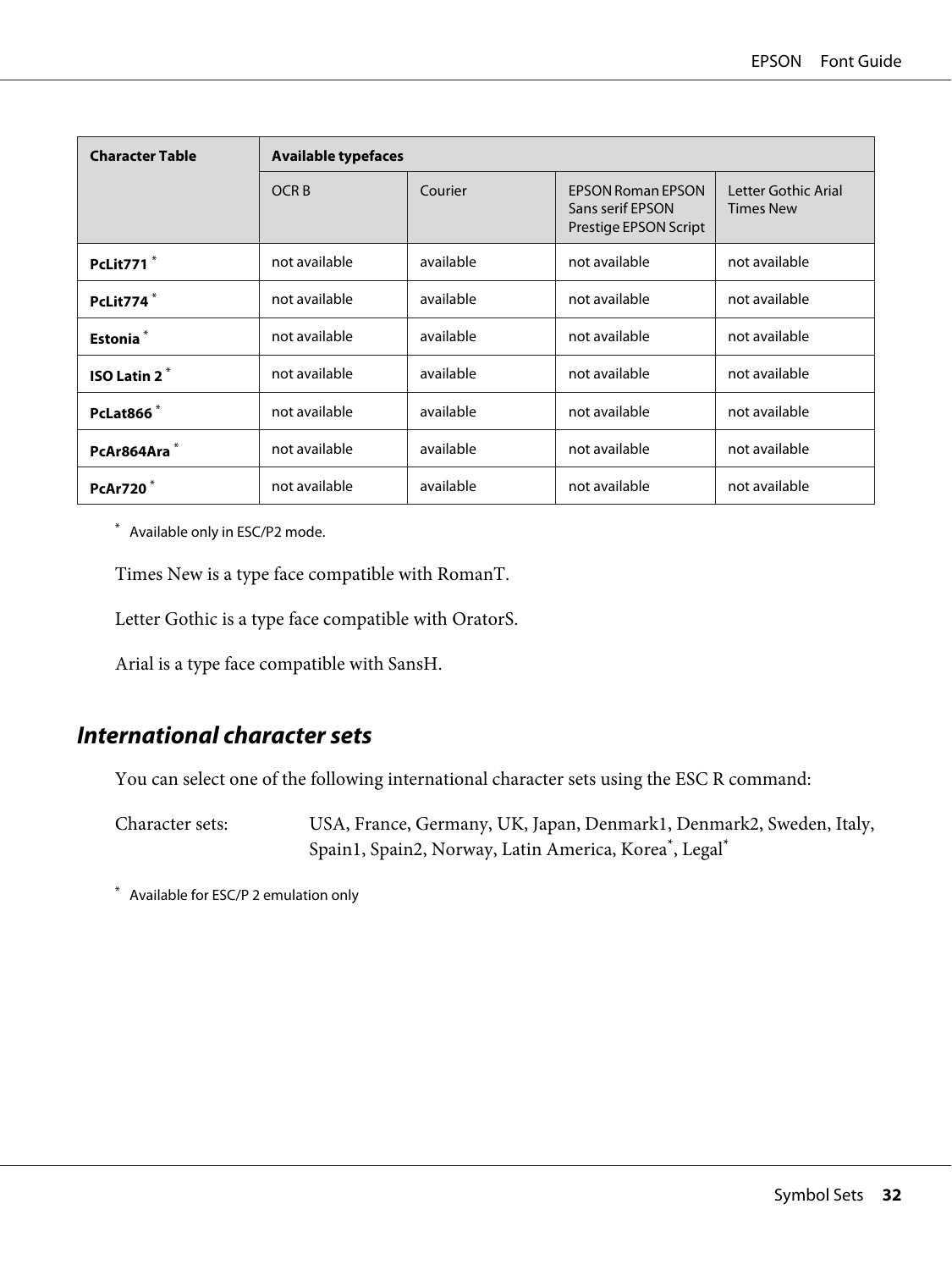### <span id="page-32-0"></span>**Characters available with the ESC (^ command**

To print the characters in the table below, use the ESC ( $\land$  command.

| CODE          | 0                  | 1                 | 7 |
|---------------|--------------------|-------------------|---|
|               |                    | ▶                 |   |
|               | O                  | ◀                 |   |
|               | $\bullet$          | ¢                 |   |
|               |                    | !!                |   |
| 012345678     | <b>v + + + .</b>   | π                 |   |
|               |                    |                   |   |
|               |                    |                   |   |
|               |                    | エイ すっと            |   |
|               | $\frac{1}{\alpha}$ |                   |   |
| $\frac{1}{9}$ |                    |                   |   |
|               | <b>こうよ</b>         |                   |   |
|               |                    |                   |   |
|               |                    | L                 |   |
| ABCDEF        | а<br>П             | $\leftrightarrow$ |   |
|               |                    | $\blacktriangle$  |   |
|               | ٥                  | ▼                 | ۵ |

### **In the I239X Emulation Mode**

The available symbol sets in the I239X mode are PcUSA, PcMultilingual, PcEur858, PcPortuguese, PcCanFrench, PcNordic. See ["In the ESC/P 2 or FX Modes" on page 30.](#page-29-0)

The available fonts are EPSON Sans Serif, Courier, EPSON Prestige, EPSON Gothic, EPSON Presentor, EPSON Orator, and EPSON Script.

### **In the PCL6 Mode**

| <b>Symbol Set Name</b>   | <b>Attribute</b> | <b>Font Classification</b> |                          |                          |                          |      |
|--------------------------|------------------|----------------------------|--------------------------|--------------------------|--------------------------|------|
|                          |                  | $*1$                       | $*2$                     | $*3$                     | $*_{4}$                  | $*5$ |
| ISO 60: Danish/Norwegian | 4                | $\bigcirc$                 | $\overline{\phantom{a}}$ |                          |                          |      |
| ISO 15: Italian          | 9                | $\circ$                    | $\overline{\phantom{a}}$ | $\overline{\phantom{a}}$ | -                        |      |
| ISO 8859/1 Latin 1       | 14               | $\circ$                    | $\overline{\phantom{0}}$ | $\overline{\phantom{a}}$ | $\overline{\phantom{0}}$ | ∩    |
| ISO 11: Swedish          | 19               | $\bigcirc$                 | $\overline{\phantom{a}}$ |                          |                          |      |
| ISO 6: ASCII             | 21               | O                          | $\overline{\phantom{a}}$ | -                        | -                        |      |
| ISO 4: United Kingdom    | 37               | O                          | $\overline{\phantom{0}}$ | -                        | -                        |      |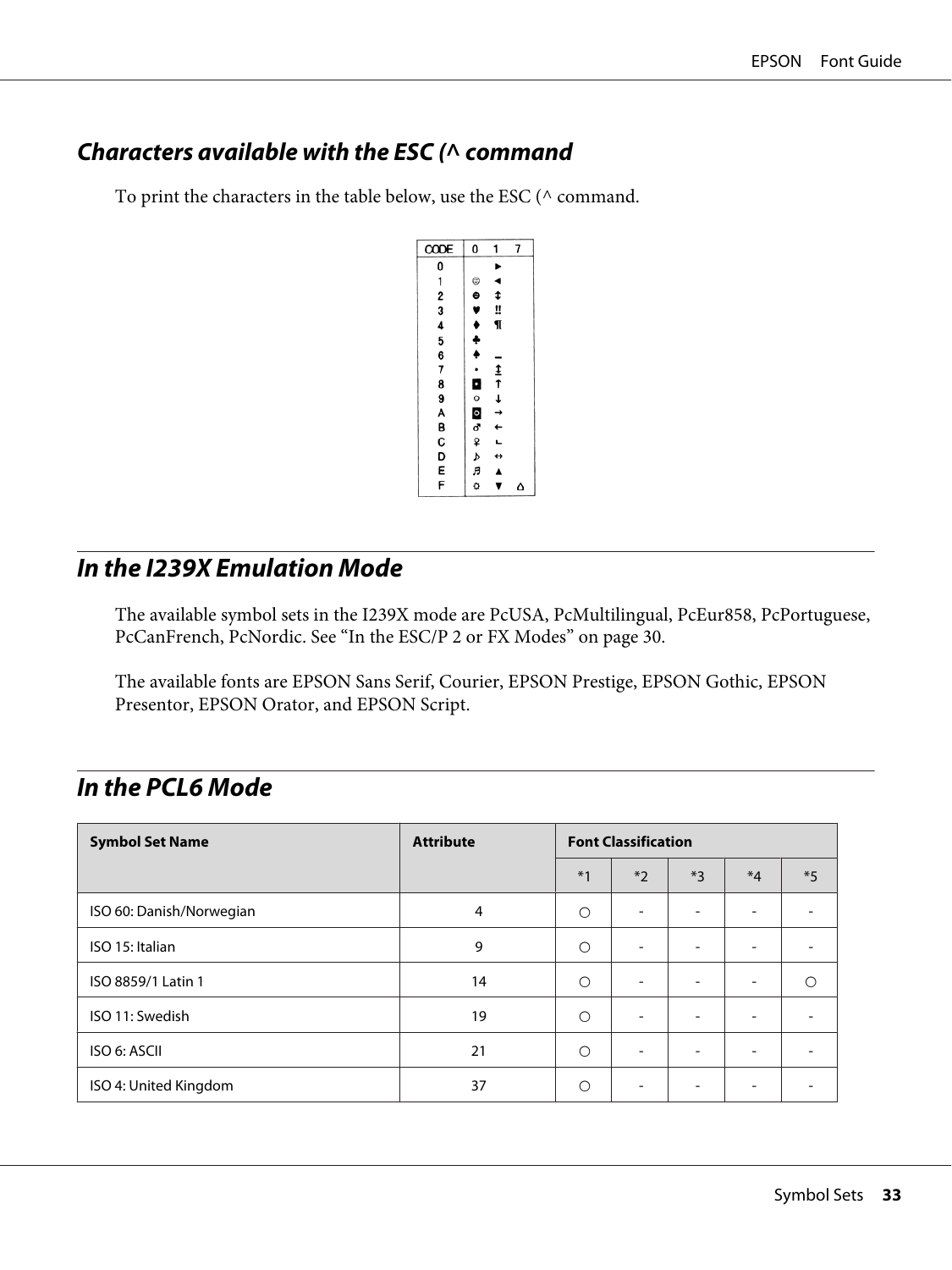| <b>Symbol Set Name</b>      | <b>Attribute</b> | <b>Font Classification</b> |                              |                              |                              |                              |
|-----------------------------|------------------|----------------------------|------------------------------|------------------------------|------------------------------|------------------------------|
|                             |                  | $*1$                       | $*2$                         | $*3$                         | $*_{4}$                      | $*5$                         |
| ISO 69: French              | 38               | $\circ$                    | $\frac{1}{2}$                | $\overline{\phantom{a}}$     | $\overline{\phantom{0}}$     | $\overline{\phantom{a}}$     |
| ISO 29: German              | 39               | $\circ$                    | $\overline{\phantom{a}}$     | $\overline{a}$               | $\overline{a}$               | $\overline{\phantom{a}}$     |
| Legal                       | 53               | $\circ$                    | $\overline{\phantom{0}}$     | $\overline{\phantom{a}}$     | $\qquad \qquad \blacksquare$ | $\circ$                      |
| ISO 8859/2 Latin 2          | 78               | $\circ$                    | $\overline{\phantom{a}}$     | $\overline{a}$               | $\overline{a}$               | $\bigcirc$                   |
| ISO 17: Spanish             | 83               | $\circ$                    | $\frac{1}{2}$                | $\overline{\phantom{a}}$     | $\qquad \qquad \blacksquare$ | $\blacksquare$               |
| Roman-9                     | 149              | $\circ$                    | $\overline{\phantom{a}}$     | $\overline{\phantom{a}}$     | $\overline{a}$               | $\overline{\phantom{a}}$     |
| Ps Math                     | 173              | $\circ$                    | $\frac{1}{2}$                | $\overline{a}$               | $\overline{\phantom{m}}$     | $\overline{\phantom{a}}$     |
| ISO 8859/9 Latin 5          | 174              | $\circ$                    | $\frac{1}{2}$                | $\blacksquare$               | $\overline{\phantom{m}}$     | $\circ$                      |
| Windows 3.1 Latin 5         | 180              | $\circ$                    | $\overline{\phantom{m}}$     | $\overline{\phantom{a}}$     | $\overline{\phantom{m}}$     | $\sim$                       |
| Microsoft Publishing        | 202              | $\circ$                    | $\overline{a}$               | $\overline{\phantom{m}}$     | $\overline{\phantom{m}}$     | $\overline{a}$               |
| ISO 8859/10 Latin 6         | 206              | $\circ$                    | $\qquad \qquad \blacksquare$ | $\overline{\phantom{a}}$     | $\qquad \qquad \blacksquare$ | $\bigcirc$                   |
| DeskTop                     | 237              | $\circ$                    | $\qquad \qquad \blacksquare$ | $\overline{\phantom{m}}$     | $\overline{\phantom{0}}$     | $\overline{\phantom{a}}$     |
| Math-8                      | 269              | $\circ$                    | $\frac{1}{2}$                | $\overline{\phantom{m}}$     | $\qquad \qquad \blacksquare$ | $\overline{\phantom{a}}$     |
| Roman-8                     | 277              | $\circ$                    | $\overline{a}$               | $\overline{\phantom{a}}$     | $\overline{\phantom{m}}$     | $\circ$                      |
| Windows 3.1 Latin 2         | 293              | $\circ$                    | $\qquad \qquad \blacksquare$ | $\qquad \qquad \blacksquare$ | $\qquad \qquad \blacksquare$ |                              |
| Pc1004                      | 298              | $\circ$                    | $\frac{1}{2}$                | $\overline{\phantom{a}}$     | $\overline{\phantom{m}}$     | $\sim$                       |
| ISO 8859/15 Latin 9         | 302              | $\circ$                    | $\qquad \qquad \blacksquare$ | $\overline{\phantom{m}}$     | $\overline{\phantom{0}}$     | $\overline{\phantom{0}}$     |
| PC-8 Turkish                | 308              | $\circ$                    | $\overline{a}$               | $\overline{a}$               | $\overline{\phantom{m}}$     | $\sim$                       |
| Windows 3.0 Latin 1         | 309              | $\bigcirc$                 | $\blacksquare$               | -                            |                              |                              |
| PS Text                     | 330              | $\bigcirc$                 | $\qquad \qquad \blacksquare$ | $\overline{\phantom{m}}$     | $\overline{\phantom{0}}$     | $\overline{\phantom{a}}$     |
| PC-8, Code Page 437         | 341              | $\bigcirc$                 | $\overline{a}$               | $\overline{\phantom{a}}$     | $\overline{\phantom{a}}$     | $\bigcirc$                   |
| PC-8, D/N, Danish/Norwegian | 373              | $\bigcirc$                 | $\overline{\phantom{0}}$     | $\blacksquare$               | $\overline{\phantom{0}}$     | $\bigcirc$                   |
| <b>MC Text</b>              | 394              | $\bigcirc$                 | $\frac{1}{2}$                | $\overline{a}$               | $\overline{a}$               | $\overline{\phantom{a}}$     |
| PC-850, Multilingual        | 405              | $\bigcirc$                 | $\overline{\phantom{0}}$     | $\overline{\phantom{a}}$     | $\overline{\phantom{a}}$     | $\bigcirc$                   |
| PcEur858                    | 437              | $\bigcirc$                 | $\overline{\phantom{0}}$     | $\overline{\phantom{m}}$     | $\blacksquare$               | $\qquad \qquad \blacksquare$ |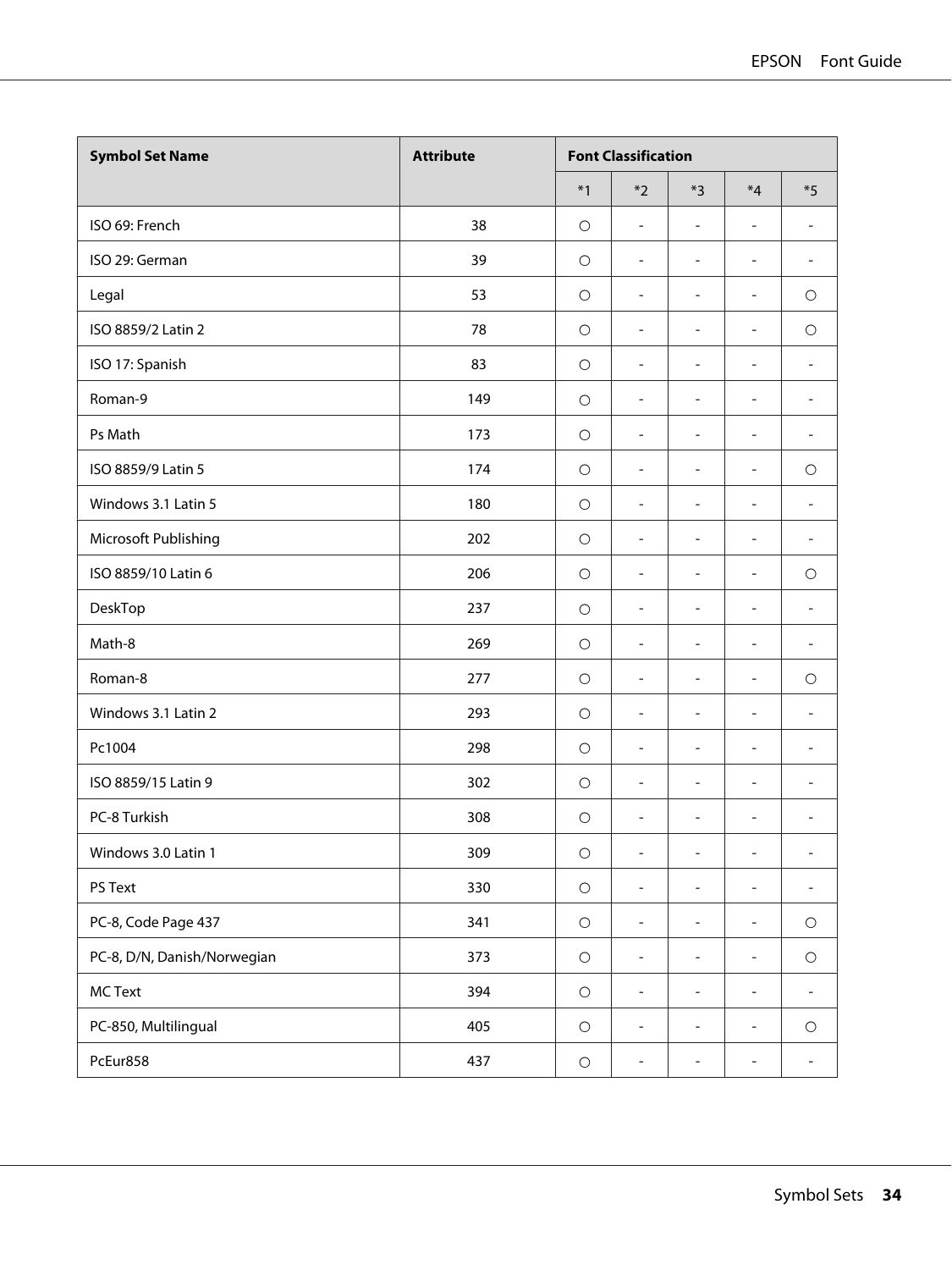| <b>Symbol Set Name</b>   | <b>Attribute</b> | <b>Font Classification</b> |                              |                          |                          |      |
|--------------------------|------------------|----------------------------|------------------------------|--------------------------|--------------------------|------|
|                          |                  | $*1$                       | $*2$                         | $*3$                     | $*_{4}$                  | $*5$ |
| Pi Font                  | 501              | $\circ$                    | $\overline{\phantom{a}}$     | $\overline{\phantom{a}}$ | $\overline{\phantom{a}}$ |      |
| PC852, Latin 2           | 565              | $\circ$                    | Ξ.                           | $\overline{\phantom{a}}$ | $\overline{\phantom{a}}$ |      |
| Unicode 3.0              | 590              | $\circ$                    | ۰                            | ۰                        | $\overline{\phantom{0}}$ |      |
| <b>Windows Baltic</b>    | 620              | $\circ$                    | $\overline{\phantom{0}}$     | ۰                        | $\overline{\phantom{a}}$ |      |
| Windows 3.1 Latin/Arabic | 629              | $\circ$                    | $\qquad \qquad \blacksquare$ | $\overline{\phantom{0}}$ | $\overline{\phantom{a}}$ |      |
| PC-755                   | 853              | $\circ$                    | $\overline{\phantom{a}}$     | $\blacksquare$           | $\overline{\phantom{a}}$ |      |
| Wingdings                | 18540            | ۰                          | $\qquad \qquad \blacksquare$ | $\circ$                  | $\overline{\phantom{a}}$ |      |
| Symbol                   | 621              | -                          | $\circ$                      | $\overline{\phantom{a}}$ | ۰                        |      |
| ZapfDigbats              | 460              | ۰                          | -                            | -                        | $\circ$                  |      |